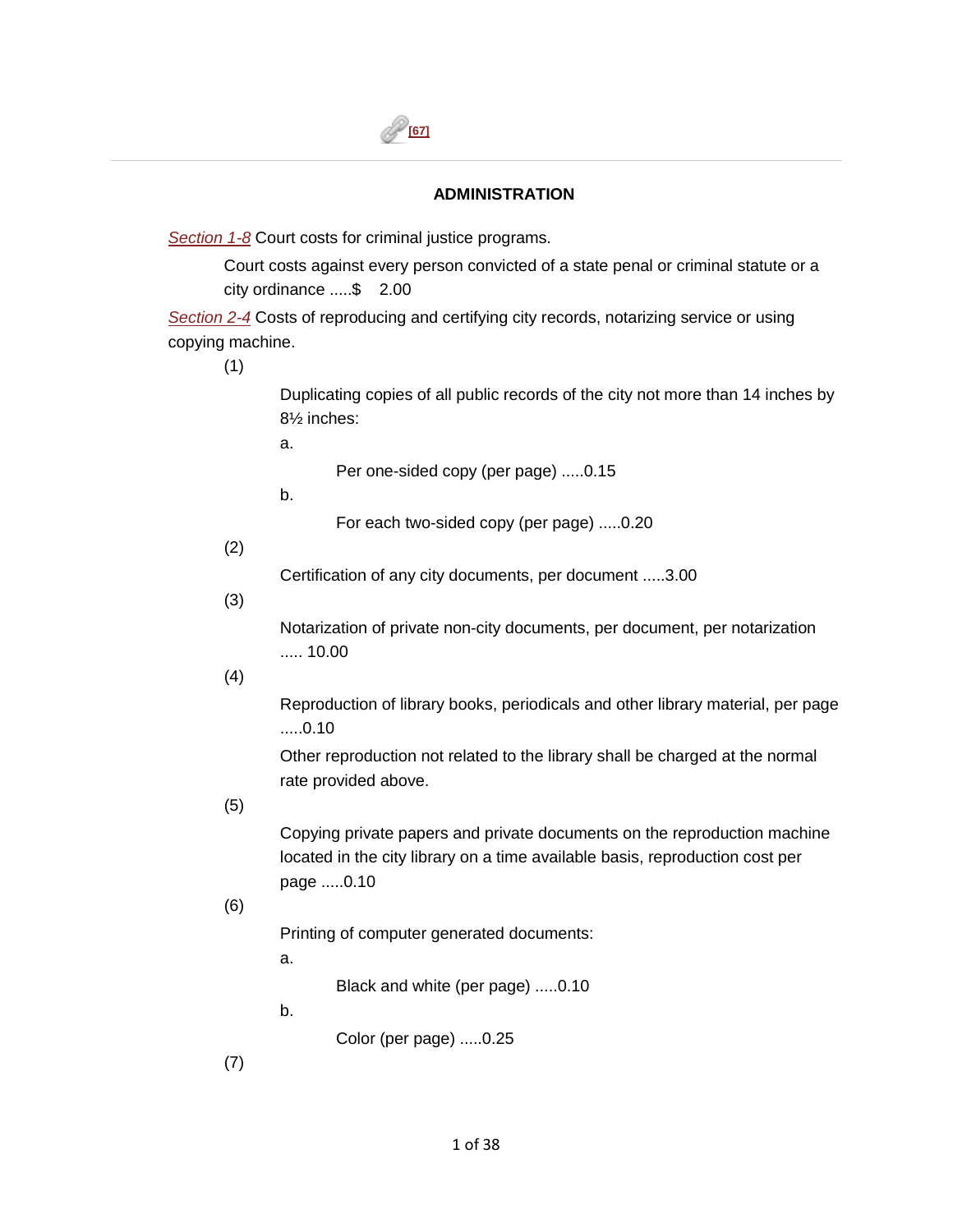Computer use—Non-residents only .....2.00 per session, with a limitation of 90 minute total use per day

(8)

Non-resident membership .....50.00 annually per household

(9)

*(Res. No. 1154, § 2, 4-18-2001; Res. No. 2011-1810, § 2, 6-28-2011)* 

*[Section 2-6.](https://library.municode.com/HTML/11166/level3/PTIICICO_CH2AD_ARTIINGE.html#PTIICICO_CH2AD_ARTIINGE_S2-6COLISE) Fee for lien searches per request* ..... 75.00 (per folio number)

*(Ord. No. 787, §§ 3, 4, 8-28-2001)* 

*City clerk's office fees and charges.* The city clerk's office shall charge the following prices:

(1)

Maps of the city, per map .....1.00 plus tax

(2)

 Lighthouse Point license plates, per plate .....cost and tax plus 5.00 plus tax

(3)

Charge for the use of Dixon Recreation Building, for each four-hour period .....50.00

plus tax

(4)

Lobbyist statement registration fees:

a.

Lobbyist statement filing .....100.00

b.

Lobbyist statement update\* .....100.00 \*Each update shall be charged a separate fee.

- (5) Taped statements on video…..5.00
- (6) CD/DVD Media Tapes (photos/interviews)…..5.00

Extensive services. Requests for any type of copying in excess of the above amounts shall be deemed extensive. The individual making such a request shall be charged the per page rate shown above for each page and a charge for employee assistance for the time actually spent making the number of copies in excess of the above stated minimum numbers, as well as for requited supervision during inspection of public records.

 charge for employee assistance for all time spent in research in excess of fifteen (15) minutes. A request for copying an item of the public record which requires more than fifteen (15) minutes of research time shall be deemed extensive. The individual making such a request shall be charged the per page rate, listed above, for each page plus a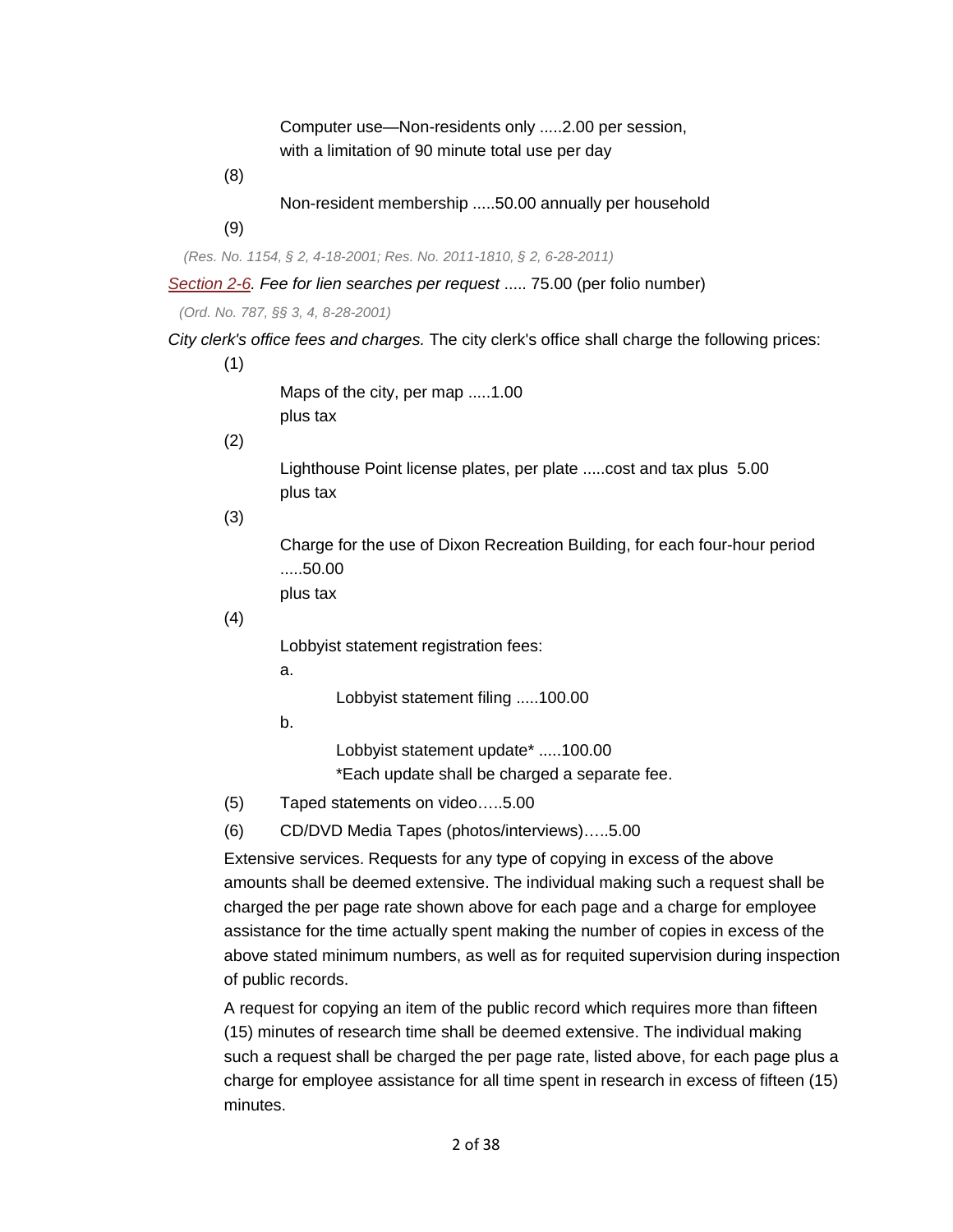Employee's rate: The amount for extensive assistance or required supervision shall be calculated by multiplying the portion of hours spent by the specific staff member's actual hourly rate, plus fringe benefits factor of 30%, times the actual time expended by the staff member. Example: For thirty (30) minutes of research time, the first fifteen (15) minutes would be free and the charge for the next fifteen (15) minutes would be: .25 x the actual hourly rate of the person  $= $$  \_\_\_\_\_\_\_\_\_\_\_\_, multiplied by 30% for fringe benefits.

Persons requesting extensive public records shall be required to particularize their request, in writing, to the city clerk, or such other person who may be the custodian of specific records and to pay in advance such estimated sums for extensive copies and time in accordance with this policy. Nonpayment for any previous records requests shall be a basis for refusal to any subsequent request until payment is made in full. Staff members expending time described in this paragraph shall maintain time records for each extensive request for public records.

*(Res. No. 709, § 5, 2-14-1989; Res. No. 1154, § 2, 4-18-2001; Res. No. 2011-1838, § 2, 12-13-2011) Public use of facsimile (FAX) machine located in city library.* The charge to the public for use of the city's facsimile (FAX) machine located in city library shall be as follows:

(1)

Sending a facsimile (per page) ..... 1.00

(2)

Receiving a facsimile (per page) .....1.00

 $(3)$ 

(3) Overdue materials (books and audio books, per item, per day)…….0.05, maximum 2.00

(4) Overdue DVD (per item, per day) …..1.00, maximum 5.00

(5) Exam proctoring (per exam, does not include postage and handling).....25.00 *(Res. No. 748, § 1, 3-27-1990; Res. No. 1154, § 2, 4-18-2001) Editor's note—* 

 Res. No. 2003-1318, § 2, adopted Sept. 25, 2003, deleted App. A, library fees which derived from Res. No. 709, § 2, adopted Feb. 14, 1989; Res. No. 981, § 1, Feb. 25, 1997.

#### **ANIMALS**

|                | <b>ANIMALS</b>                 |               |
|----------------|--------------------------------|---------------|
| <b>Section</b> | <b>Description</b>             | <b>Amount</b> |
| $10-32$        | Impound fees                   | \$50.00       |
| $10-35(c)$     | Hearing fee                    | 150.00        |
| $10-35(f)(1)$  | Dangerous dog registration fee | 500.00        |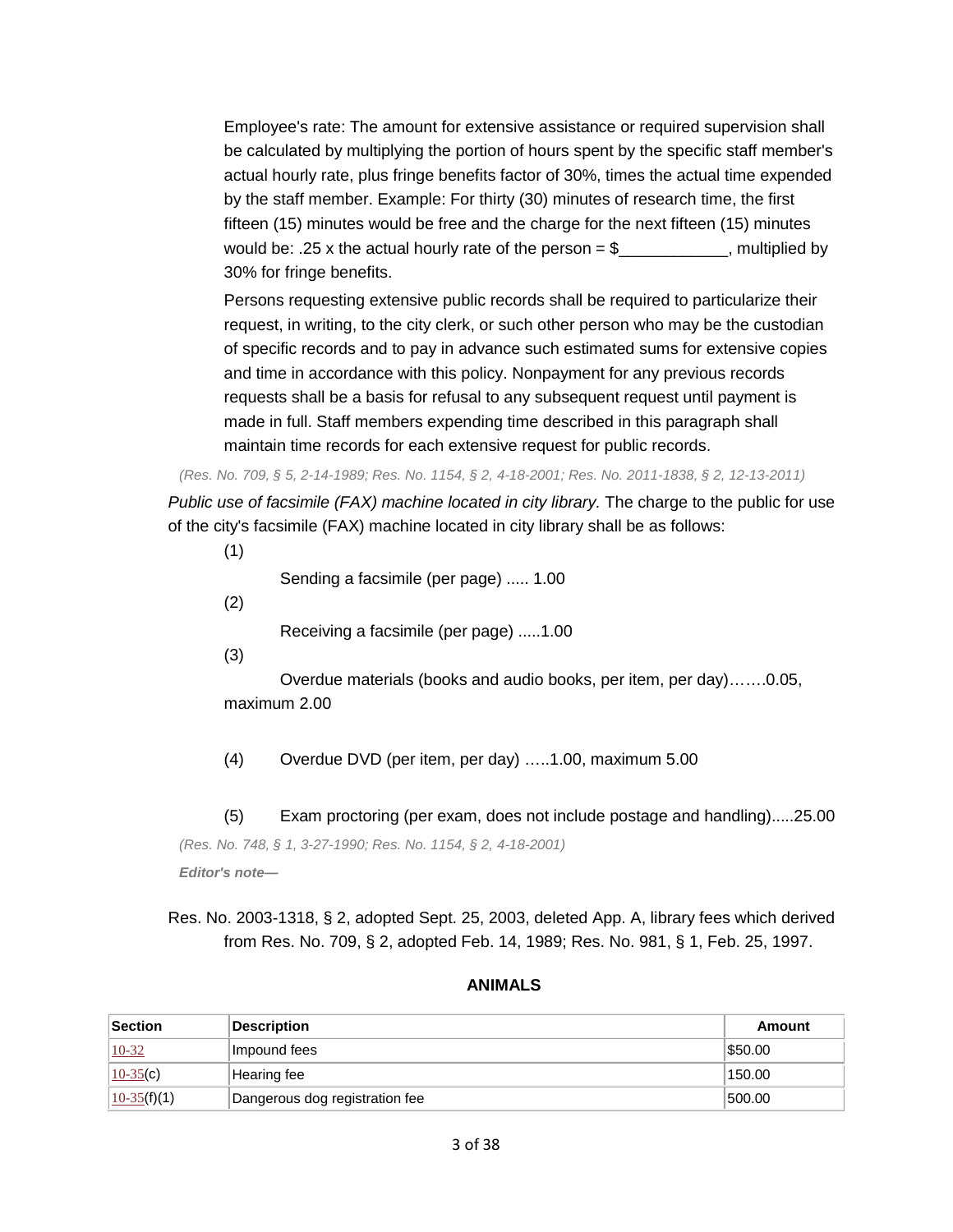| $10-35(f)(2)$ | Dangerous dog tag replacement fee          | 50.00      |
|---------------|--------------------------------------------|------------|
| $10-35(f)(2)$ | Annual dangerous dog registration fee      | 250.00     |
|               | Annual dangerous dog registration late fee | 100.00/day |
| $10-35(h)$    | Impound fee dangerous dog                  | 500.00     |
|               | Boarding fee                               | 50.00/day  |

 commission. Changes to these fees may be approved and authorized by resolution of the city

*(Code 1979, § 5-21; Ord. No. 2009-0880, § 3, 2-10-2009)* 

## **BUILDINGS AND BUILDING REGULATIONS**

 vessels): (1) *[Section 14-5\(](https://library.municode.com/HTML/11166/level3/PTIICICO_CH14BUBURE_ARTIINGE.html#PTIICICO_CH14BUBURE_ARTIINGE_S14-5STLPGANO2FUOIDIFU)d)(1), (2).* Permit application fee for bunkering operation (fueling of boats and

Application fee for the permit, annually .....100.00

(2)

Permit fee per vehicle, annually .....25.00

*(Code 1979, § 7-18)* 

*[Section 14-52\(](https://library.municode.com/HTML/11166/level4/PTIICICO_CH14BUBURE_ARTIIBUCO_DIV2PECE.html#PTIICICO_CH14BUBURE_ARTIIBUCO_DIV2PECE_S14-52COPLPRFE)a).* Construction plan and processing fees.

(1)

Single-family homes .....250.00

(2)

Apartments, per unit .....50.00

(3)

Commercial buildings, new construction 20 percent initially estimated building permit fee.

(4)

 building permit fee, minimum fee ..... 70.00 Commercial buildings, additions and remodeling 20 percent initially estimated

*(Code 1979, § 7-19)* 

*[Section 14-53](https://library.municode.com/HTML/11166/level4/PTIICICO_CH14BUBURE_ARTIIBUCO_DIV2PECE.html#PTIICICO_CH14BUBURE_ARTIIBUCO_DIV2PECE_S14-53BUPEFE)* Building permit fees.

(1)

Basic fee schedule.

a.

Minimum fee ..... 70.00

 Permit fee is \$9.00 for each \$1,000.00 or fraction thereof of construction cost. \$9.00 for each \$1,000.00 or fraction thereof of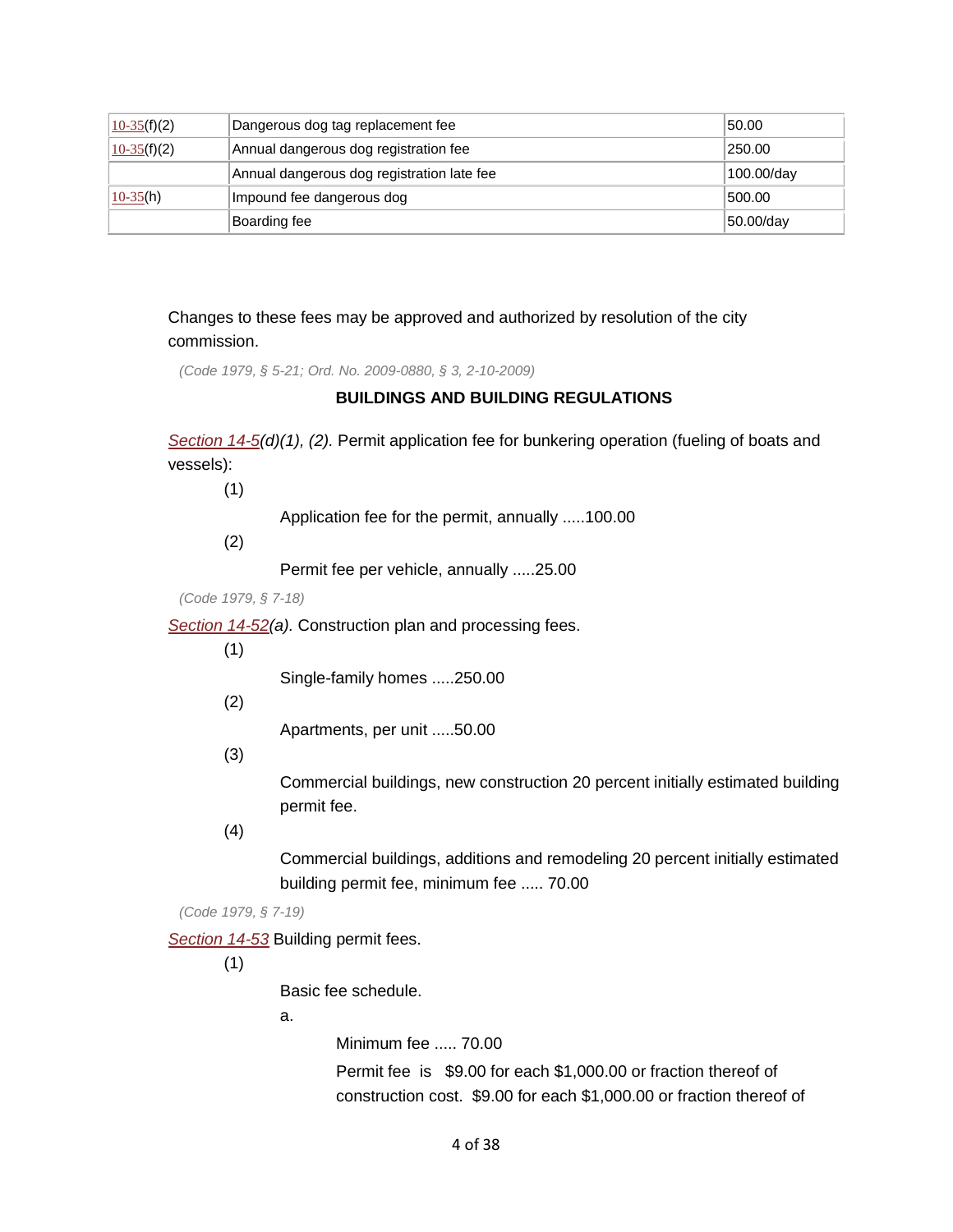estimated cost to be paid at the time the building permit is issued. Prior to the final inspection or the issuance of a certificate of occupancy, the person to whom the building permit was issued shall furnish the building inspector with satisfactory evidence of final construction costs for the building and all improvements constructed on the premises. In the event the final cost exceeds the estimated cost, the city shall refund the excess permit fee to the person to whom the building permit was issued.

b.

The cost of a building permit will be doubled if work is stopped for failure to obtain a building permit.

Estimated cost per square foot:

1.

Apartments and residences ..... 80.00

2.

 Stores and office buildings and/or additions ..... 80.00 Plus, per bath over and above one .....1,500.00 Per toilet room above one .....1,000.00

#### (2)

Construction/plan review fees.

Residential/new: Hourly rate, or minimum of three hours ..... 70.00

b.

a.

 hours ..... 70.00 Residential/remodeling/additions: Hourly rate, or a minimum of two

c.

 Commercial/new/remodeling: Hourly rate, or a minimum of five hours for new construction hourly rate ..... 70.00

d.

 Trusses and pools: hourly rate ..... 70.00 minimum one hour

### (3)

Remodel and repairs: Basic fee schedule or minimum fee ..... 70.00

# (4)

Mechanic's lien law. Charge for each permit issued in order to research and process a mechanic's lien law statement to each property owner .....5.00

(5)

Pre-inspections: Inspections prior to permit being issued:

a.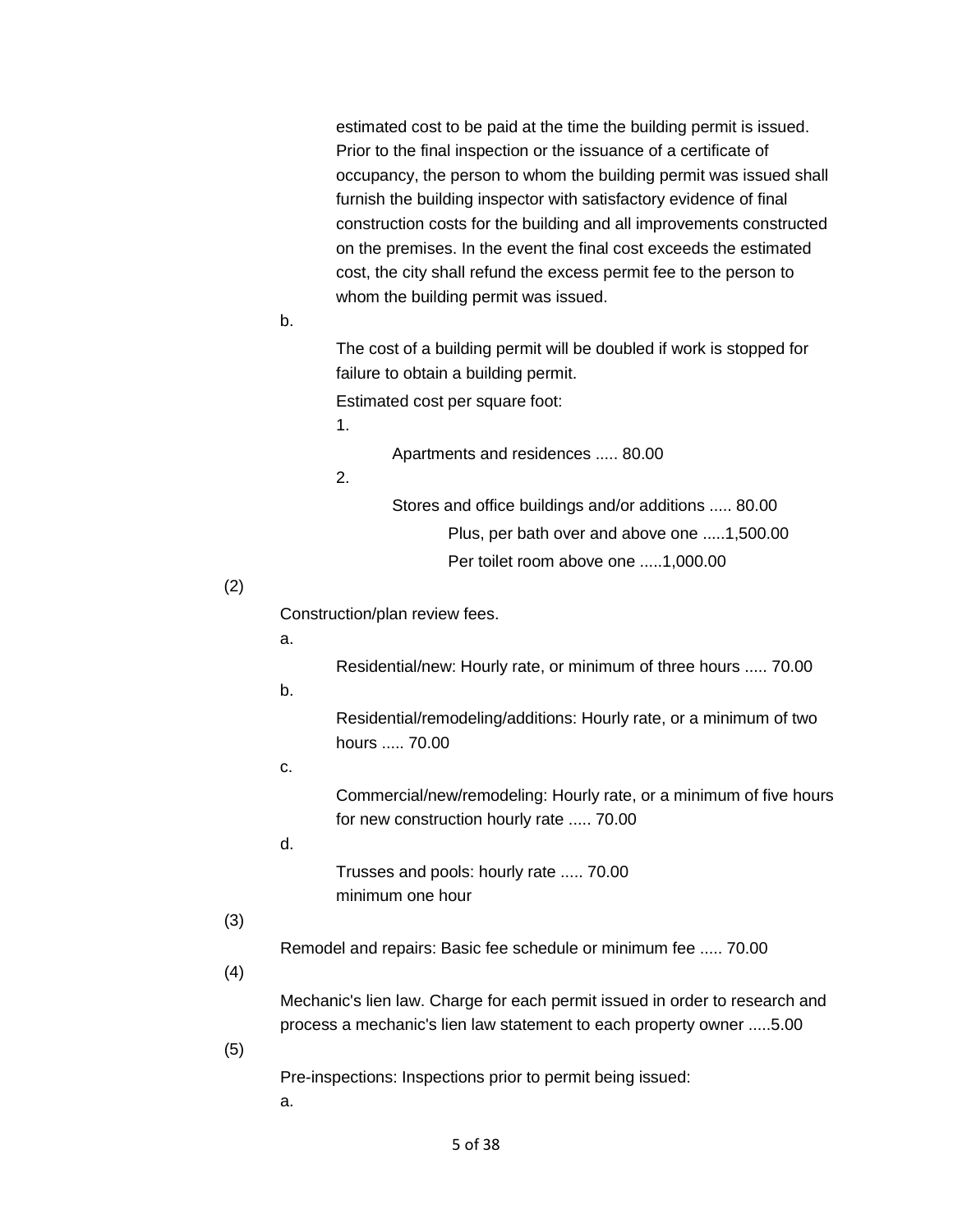Hourly rate ..... 70.00

b.

Minimum fee ..... 70.00

(6)

Demolition:

a.

Generally:

1.

To 1,000 square feet per each discipline ..... 70.00

2.

 Over 1,000 square feet per each discipline ..... 70.00 Plus, per each additional 100 square feet or fraction thereof .....2.00

(7)

Job construction plan replacement (lost/stolen) .....70.00

(8)

Permit card replacement .....25.00

(9)

Expired permits.

a.

If a permit has expired and all work has been completed and all inspections have been made and approved with the exception of the only item left to be approved by the city is the final inspection, then, at that point, a new permit may be reissued at a cost of \$35.00 solely for the purpose of making and issuing the final inspection.

b.

Change of contractor (disciplines):

1.

Residential construction per each discipline ..... 70.00

2.

Commercial construction per each discipline ..... 70.00

#### (10)

Radon surcharge 3% of permit cost (11)

Storage sheds ..... 70.00

(12)

Fences, walls and docks.

a.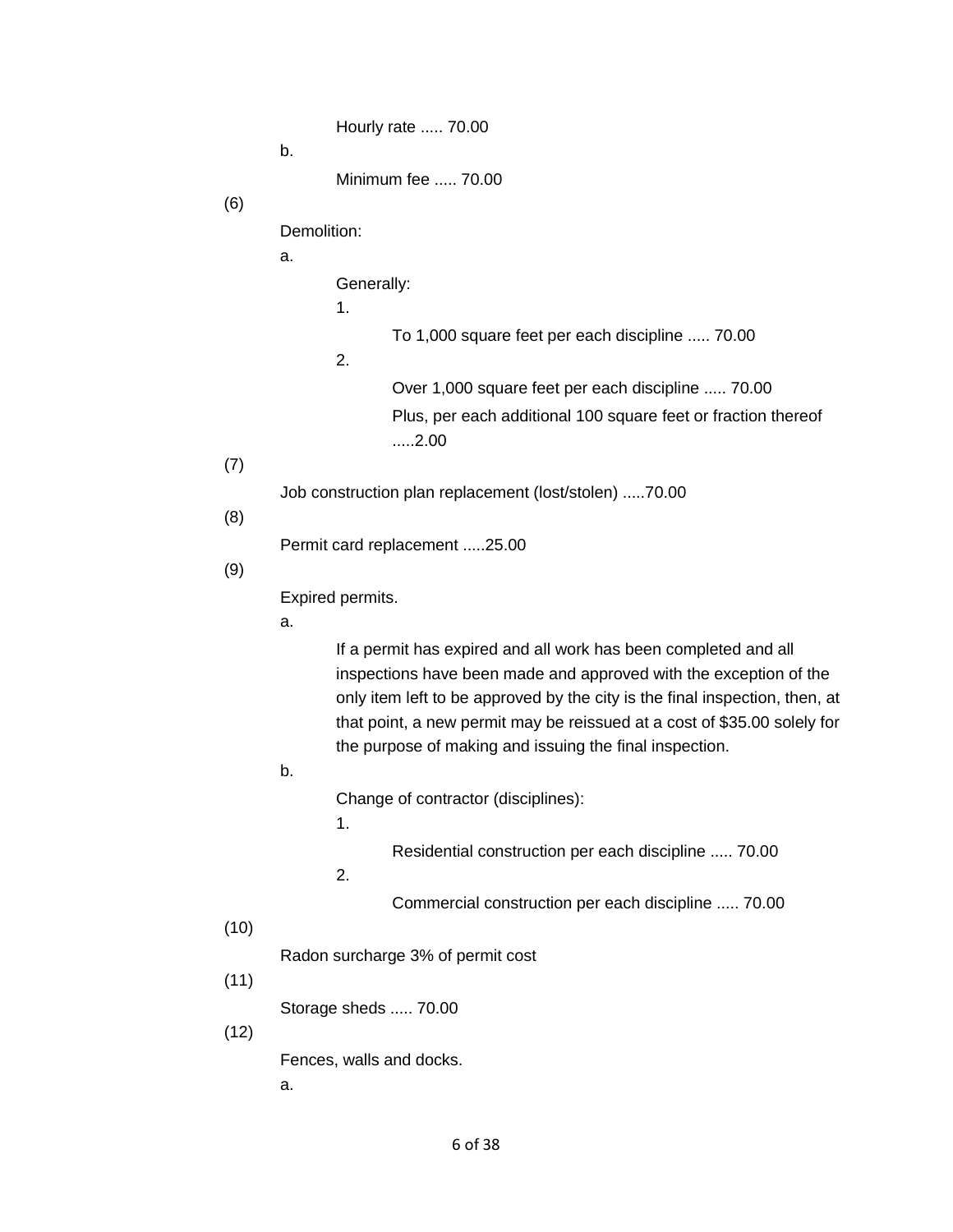|                                                                    | Fences per lineal foot  0.50 |                                                                                                                             |
|--------------------------------------------------------------------|------------------------------|-----------------------------------------------------------------------------------------------------------------------------|
|                                                                    | Minimum fee  70.00           |                                                                                                                             |
| b.                                                                 |                              |                                                                                                                             |
|                                                                    | 1.                           | Retaining walls and seawalls.                                                                                               |
|                                                                    | 2.                           | To 60 lineal feet, inclusive 100.00                                                                                         |
|                                                                    |                              | 61 feet and over 100.00                                                                                                     |
|                                                                    |                              | Plus, for each additional lineal foot or fraction thereof 1.00                                                              |
| С.                                                                 |                              |                                                                                                                             |
|                                                                    | Wood docks.                  |                                                                                                                             |
|                                                                    | 1.                           |                                                                                                                             |
|                                                                    | 2.                           | Up to 30 lineal feet, inclusive  70.00                                                                                      |
|                                                                    |                              | Over 30 lineal feet  70.00                                                                                                  |
|                                                                    |                              | Plus, for each additional lineal foot 1.00                                                                                  |
| d.                                                                 |                              |                                                                                                                             |
|                                                                    |                              | Concrete docks                                                                                                              |
|                                                                    | 1.                           |                                                                                                                             |
|                                                                    | 2.                           | Up to 30 lineal feet, inclusive 125.00                                                                                      |
|                                                                    |                              | 31 feet and over 125.00                                                                                                     |
|                                                                    |                              | Plus, for each additional lineal foot or fraction thereof 1.00                                                              |
|                                                                    | 3.                           |                                                                                                                             |
|                                                                    |                              | City engineer review for concrete docks going over seawall<br>cap $1^{st}$ review 300.00<br>additional reviews/actual costs |
|                                                                    |                              |                                                                                                                             |
|                                                                    | Decks, patios.               |                                                                                                                             |
| Up to 1,000 square feet inclusive  70.00                           |                              |                                                                                                                             |
| Over 1,000 square feet  70.00                                      |                              |                                                                                                                             |
| Plus, for each additional 100 square foot or fraction thereof 5.00 |                              |                                                                                                                             |
| Walkways, sidewalks and driveways.                                 |                              |                                                                                                                             |
| Up to 1,000 square feet inclusive  70.00                           |                              |                                                                                                                             |
| Over 1,000 square feet  70.00                                      |                              |                                                                                                                             |
| Plus, for each additional 100 square foot or fraction thereof 5.00 |                              |                                                                                                                             |

(15)

(13)

 $(14)$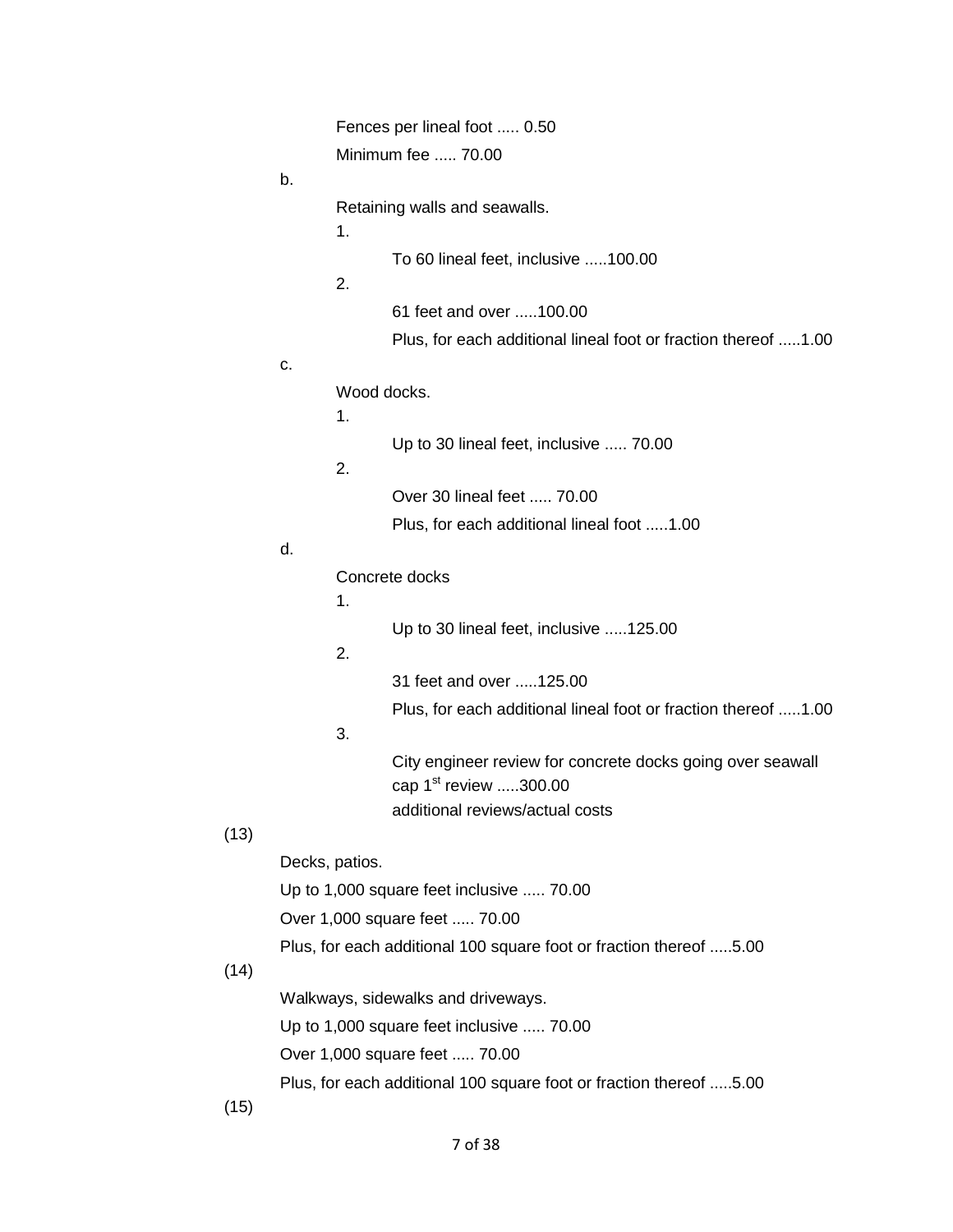Special fees.

a.

Swimming pools (not including electrical and pool piping fees).

1.

Pool .....200.00

2.

Spas constructed as part of the pool, additional ..... 70.00

3.

Spas constructed separately .....75.00

4.

Manufactured spa ..... 70.00

b.

Moving any building or structure .....150.00

c.

Landscaping:

1.

Minimum fee ..... 70.00

2.

Each required tree (new or transplant) .....3.00

d.

Change of plans after permit issued:

Minimum fee per hour ..... 70.00

If proposed changed represents a major alteration of floor plan and/or configuration of structure involving extensive re-examination, the original permit shall be voided and a new permit applied for each application of trade. One-half of the original fee may be applied to the new permit.

e.

Roofing fee:

1.

Re-roof flat residential .....100.00

# 2.

 than flat residential .....150.00 New roof or re-roof up to 1,000 square feet inclusive, other

Greater than 1,000 square feet/ per additional square (100 square feet) or portion thereof .....2.00

3. Commercial roof, 2% of construction value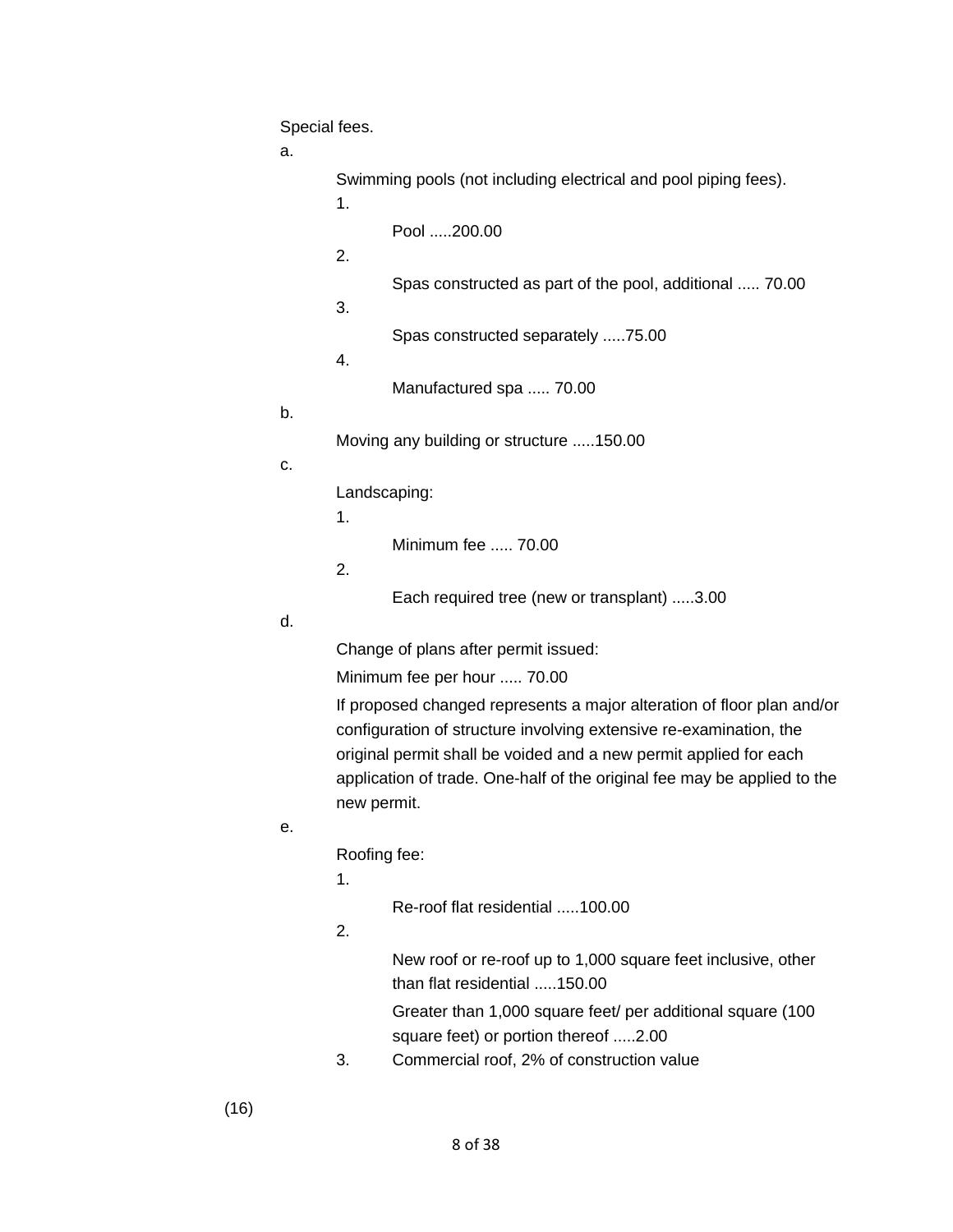Certificate of occupancy.

a.

Residential ..... 70.00

b.

Commercial ..... 90.00

c.

Temporary certificate of occupancy—90 days .....1,000.00

Required when any business or industrial building changes use, or occupied living space added to a residence.

(17)

Reinspection ..... 70.00

 Permit fees for the erection or construction of any building as well as any improvements, additions, alterations, extensions and repairs thereto, not specifically listed in the aforementioned categories, shall be determined by the structural plan reviewer.

- (18) Plan storage digital, new construction…..25.00
- value (19) Construction in the right of way, including restoration…..3% of construction
- (20) Minor plan review (each discipline)…..15.00

*(Code 1979, § 7-4; Ord. No. 710, § 1, 9-23-1997; Res. No. 2002-1232, § 2, 6-11-2002; Ord. No. 2003- 0829, § 2, 7-22-2003; Ord. No. 2004-0841, § 2, 11-9-2004)* 

*[Section 14-54](https://library.municode.com/HTML/11166/level4/PTIICICO_CH14BUBURE_ARTIIBUCO_DIV2PECE.html#PTIICICO_CH14BUBURE_ARTIIBUCO_DIV2PECE_S14-54ELPEFE)* Electrical permit fees.

(1)

New single-family residential construction or remodel per square foot ..... 0.25

(2)

New duplex and multiple family construction or remodel per square foot ..... 0.20

(3)

Commercial construction .....2% of construction value

(4)

Minimum fee ..... 70.00

(5)

 day temp power and similar equipment or systems ..... 70.00 For each system including...security, low voltage, service change, a/c, generator, 30

(6)

Swimming pool .....75.00

(7)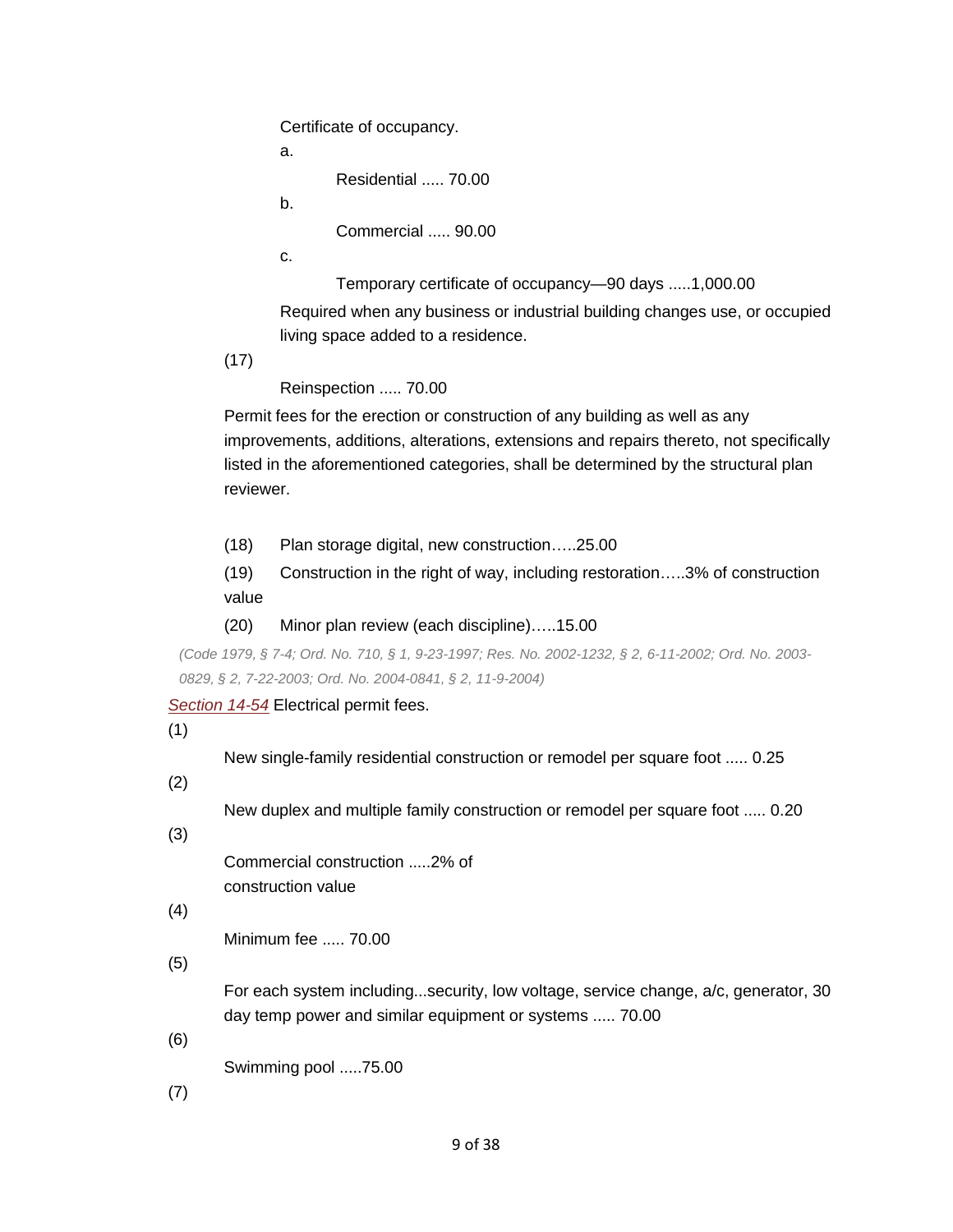Pool heater ..... 70.00

 determined by the electrical inspector using the minimum of \$70.00 per additional Electrical equipment, systems and devices not listed above shall be subject to a rate system as a guide.

- (8) Generator, 2% of construction value
- (9) Service…..120.00

*(Code 1979, § 7-6; Ord. No. 710, § 3, 9-23-1997; Ord. No. 2003-0829, § 2, 7-22-2003; Ord. No. 2004-0841, § 2, 11-9-2004)* 

*[Section 14-55](https://library.municode.com/HTML/11166/level4/PTIICICO_CH14BUBURE_ARTIIBUCO_DIV2PECE.html#PTIICICO_CH14BUBURE_ARTIIBUCO_DIV2PECE_S14-55MEPEFE)* Mechanical permit fees.

 Minimum of ..... 70.00 The mechanical permit fees shall be based on the following schedule of rates—

(1)

Air conditioning.

a.

Minimum fee ..... 70.00

b.

 1½ tons package or split systems ..... 70.00 Air conditioning units in single-family occupancies up to and including

1.

Each additional ton or fraction thereof .....15.00

2.

Strip heaters, each KW .....10.00

3.

For permit fees on duct work, fans and ventilators, see ventilation section.

c.

 part thereof ..... 15.00 Commercial. Air conditioning and refrigeration systems (includes all components), except for duct work, fans and ventilators, see ventilation section. Where BTU rating is not known, substitute one horse power for one ton or 12,000 BTU's for one ton. For strip heat, see strip heater or space heater. For each ton of capacity or fractional

d.

Mobile air-conditioning units .....25.00

(2)

Ventilation.

a.

Minimum fee ..... 70.00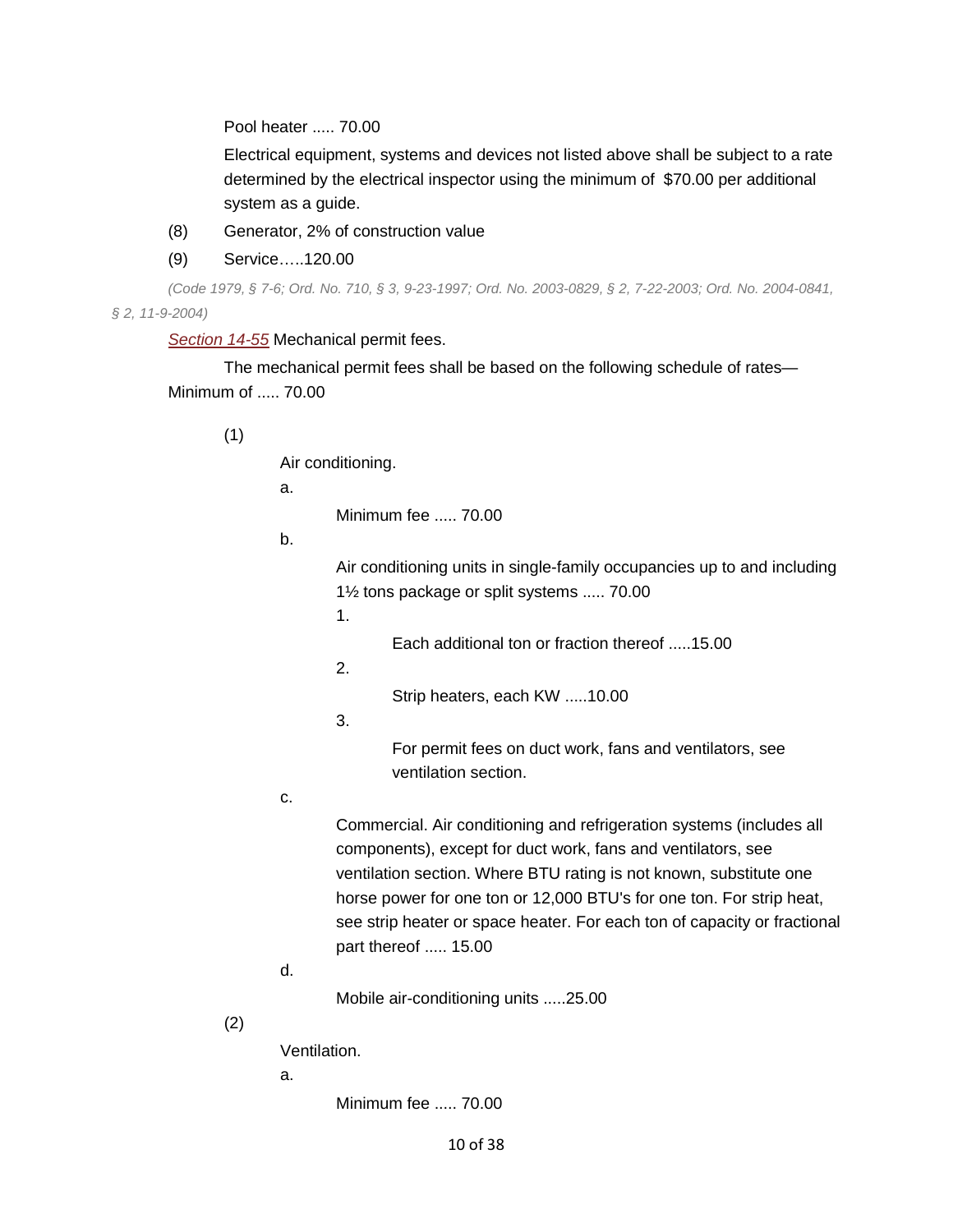| b.       |                                              |                 |                                                                                                |
|----------|----------------------------------------------|-----------------|------------------------------------------------------------------------------------------------|
|          |                                              |                 | Duct work, duct drops or duct openings including all supply return and<br>exhaust, to 11 20.00 |
| c.<br>d. |                                              |                 | Each additional drop or opening 8.00                                                           |
| е.       |                                              |                 | Commercial range hoods, each 30.00                                                             |
| f.       |                                              |                 | Automatic fire extinguishing system 30.00                                                      |
| g.       |                                              |                 | Supply fans, exhaust fans or ventilators, each 15.00                                           |
| h.       |                                              |                 | Strip heater or space heaters, each KW 10.00                                                   |
|          | Mechanical permits. Minimum fee  70.00<br>1. |                 |                                                                                                |
|          |                                              | (i)             | Air compressors.                                                                               |
|          |                                              | (ii)            | Each compressor 20.00                                                                          |
|          | 2.                                           |                 | Outlets or control terminals, each 5.00                                                        |
|          |                                              | (i)             | Vacuum systems, central or residential.                                                        |
|          |                                              | (ii)            | Each system  70.00                                                                             |
|          | 3.                                           |                 | Outlets or terminal connections, each 2.00                                                     |
|          |                                              | Boilers.<br>(i) |                                                                                                |
|          |                                              | (ii)            | To 10 HP  70.00                                                                                |
|          | 4.                                           |                 | Over 10 HP  90.00                                                                              |
|          |                                              | (i)             | Steam openings.                                                                                |
|          |                                              | (ii)            | First five openings 25.00                                                                      |
|          |                                              |                 |                                                                                                |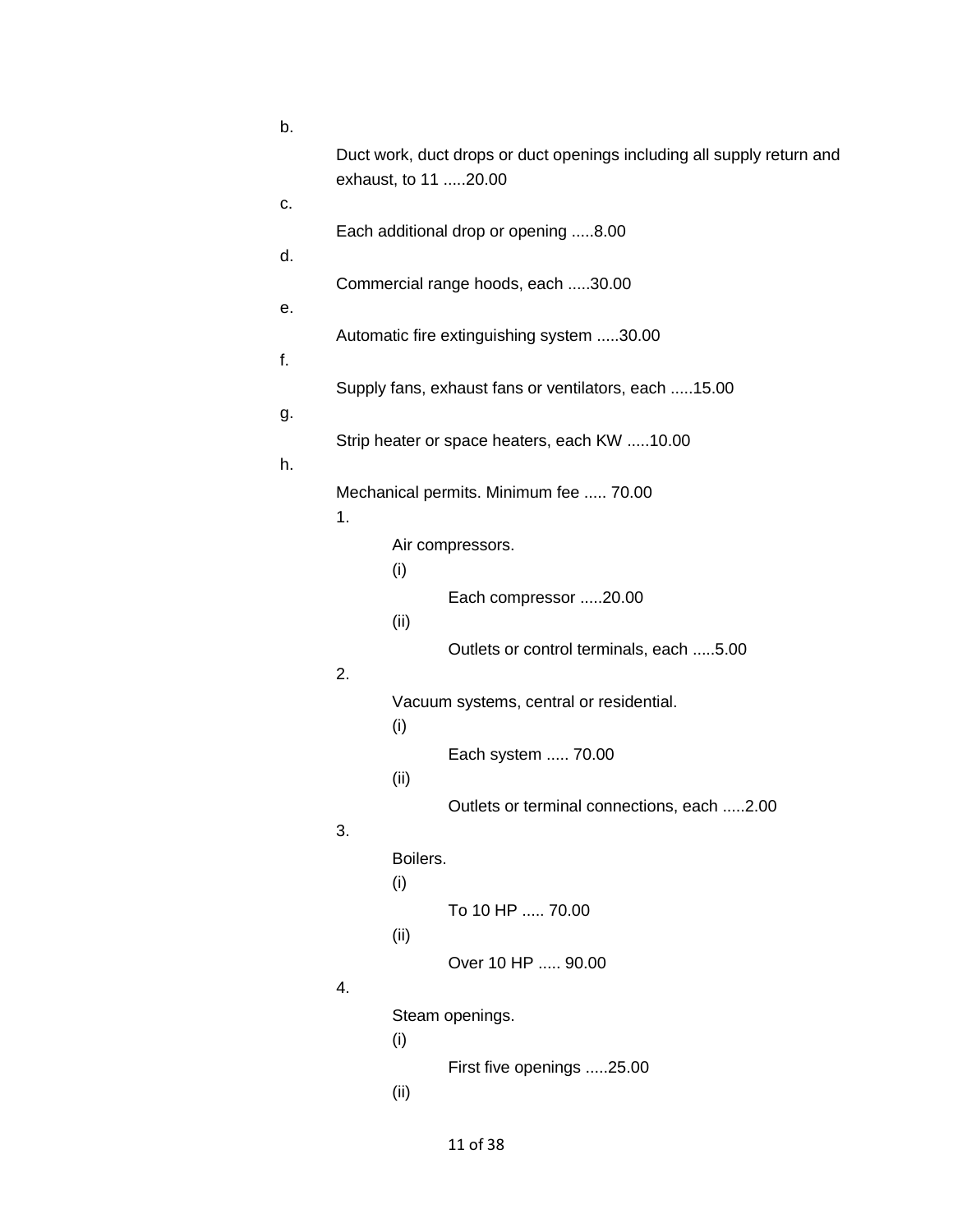|            |     | Each additional opening or outlet 5.00                                    |
|------------|-----|---------------------------------------------------------------------------|
|            | 5.  |                                                                           |
|            |     | Liquid tanks (see section 14-5 Storage of LP and #2 fuel oil              |
|            |     | storage capacity) 250 gallons  70.00                                      |
|            |     | Over 250 gallon to 500 gallon  90.00                                      |
|            |     | Over 500 gallon  115.00                                                   |
|            | 6.  |                                                                           |
|            |     | Fuel pump and piping  70.00<br>(i)                                        |
|            |     | Fuel pumps only, each 20.00                                               |
|            | 7.  |                                                                           |
|            |     | Process piping  70.00                                                     |
|            | 8.  |                                                                           |
|            |     | Walk-in freezer or cooler boxes, each  70.00                              |
|            | 9.  |                                                                           |
|            | 10. | Paint spray booth  70.00                                                  |
|            |     | Cooling towers. Minimum  70.00                                            |
|            |     | (i)                                                                       |
|            |     | Replacement, per \$1,000.00 of estimated value of<br>replacement job 8.00 |
|            |     | (ii)                                                                      |
|            |     | Strip heater, each KW 10.00                                               |
| i.         |     |                                                                           |
|            |     | Fire dampers or smoke dampers, each 20.00                                 |
| j.         |     | Condensate drain, per unit 4.00                                           |
| Elevators. |     |                                                                           |
| а.         |     |                                                                           |
|            |     | One-half of one percent of estimated value of elevator.                   |
| b.         |     |                                                                           |
|            |     | Minimum fee , 70.00                                                       |
|            |     |                                                                           |
|            |     | Fire suppression systems.                                                 |
| а.         |     |                                                                           |

(3)

(4)

.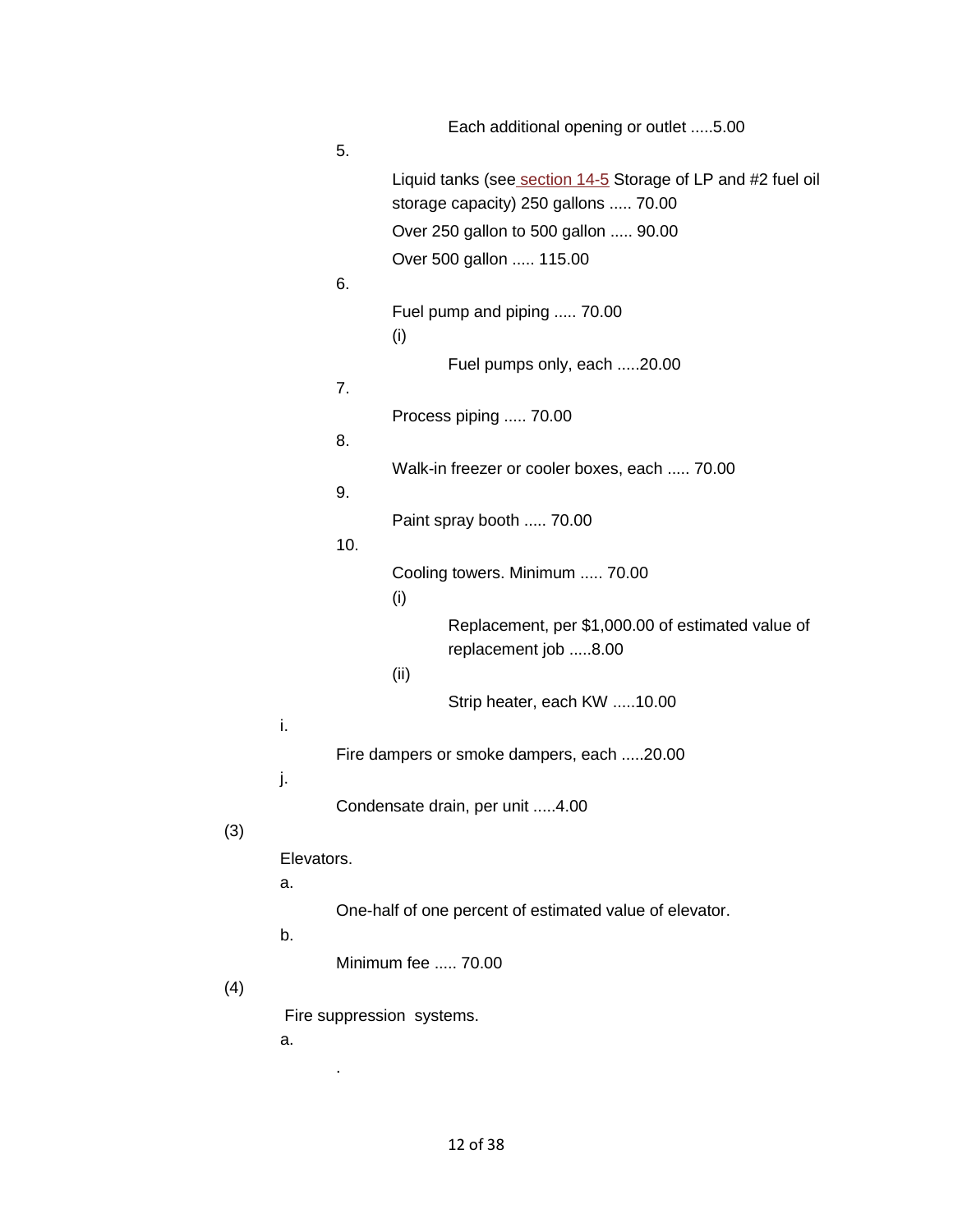|     | First 12 heads 55.00                                     |
|-----|----------------------------------------------------------|
|     | b.                                                       |
|     | Each additional head 2.00                                |
| (5) |                                                          |
|     | Boiler inspections.                                      |
|     | a.                                                       |
|     | Annual or semiannual, each  70.00                        |
|     | b.                                                       |
|     | Heating systems, gas and oil to 35,000 BTU's 13.00<br>1. |
|     | Over 35,000 BTU's each 12,000 BTU's 2.00<br>2.           |
| (6) | Duct systems, see Ventilation section.                   |
|     | Replacement of mechanical equipment.                     |
|     | a.                                                       |
|     | To \$1,000.00 inclusive  70.00                           |
|     | b.                                                       |
|     | Over \$1,000.00, each additional \$1,000.00 13.00        |

Mechanical equipment and devices not listed above shall be subject to a rate determined by the mechanical inspector using the above rate classification as guides.

```
 
(Code 1979, § 7-6.1; Ord. No. 710, § 4, 9-23-1997; Ord. No. 2003-0829, § 2, 7-22-2003; Ord. No. 2004-
0841, § 2, 11-9-2004)
```
#### *[Section 14-56](https://library.municode.com/HTML/11166/level4/PTIICICO_CH14BUBURE_ARTIIBUCO_DIV2PECE.html#PTIICICO_CH14BUBURE_ARTIIBUCO_DIV2PECE_S14-56PLPEFE)* Plumbing permit fees.

The plumbing fees shall be based on the schedule of rates as follows:

(1)

```
 
Minimum fee ..... 70.00
```
(2)

Remodel or repair ..... 70.00

(3)

Water service.

a.

 Water connection and hook-up repair and replacement ..... 3% of construction value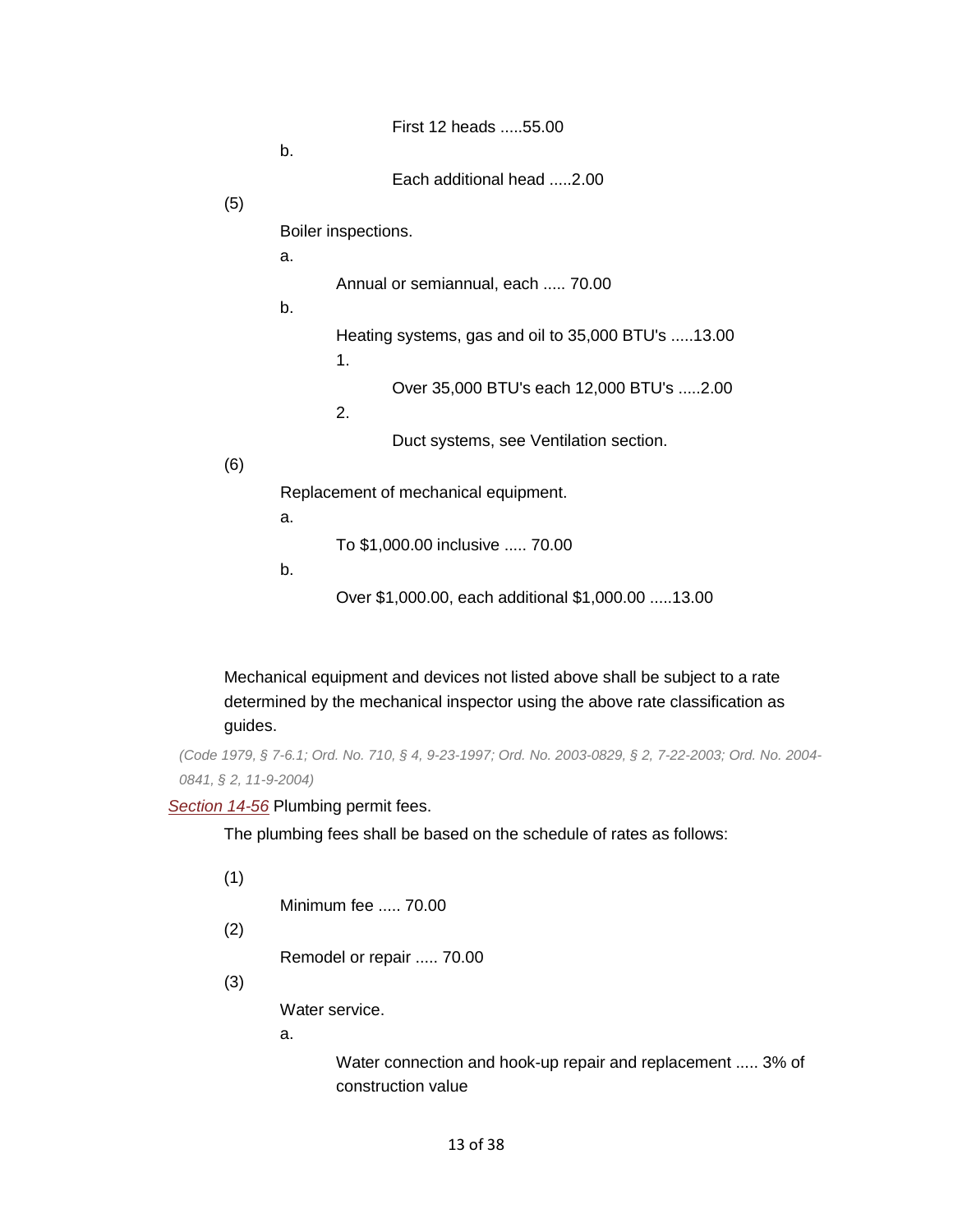|     |    | New construction 15.00                                                      |
|-----|----|-----------------------------------------------------------------------------|
|     | b. |                                                                             |
|     |    | Hose bibb connection                                                        |
|     |    | 1.                                                                          |
|     |    | First two 10.00                                                             |
|     |    | Plus for each additional 5.00                                               |
|     | С. |                                                                             |
|     | d. | Water softeners or conditioners 15.00                                       |
|     |    | Plumbing fixtures and appliances 15.00                                      |
|     | е. |                                                                             |
|     |    | Backflow preventer15.00                                                     |
|     | f. |                                                                             |
|     |    | Back flow recertification, annually 40.00                                   |
| (4) |    |                                                                             |
|     |    | Sewage connections.                                                         |
|     | a. |                                                                             |
|     |    | Sewer service and hook-up repair and replacement  3% of                     |
|     |    | construction value<br>New construction 15.00                                |
|     | b. |                                                                             |
|     |    | Grease or lint traps and interceptors, each 15.00                           |
|     | С. |                                                                             |
|     |    | Floor or roof drains, each 15.00                                            |
|     | d. |                                                                             |
|     |    | Catch basins or area drains, each 3% of                                     |
|     |    | construction value                                                          |
| (5) |    |                                                                             |
|     | a. | Swimming pools.                                                             |
|     |    | Swimming pool heater, exchanger units  70.00                                |
|     | b. |                                                                             |
|     |    | Pool piping 75.00                                                           |
| (6) |    |                                                                             |
|     |    | Solar systems (where applicable, building and electrical permits required). |
|     | a. |                                                                             |
|     |    | First two panels and controls  70.00                                        |

b.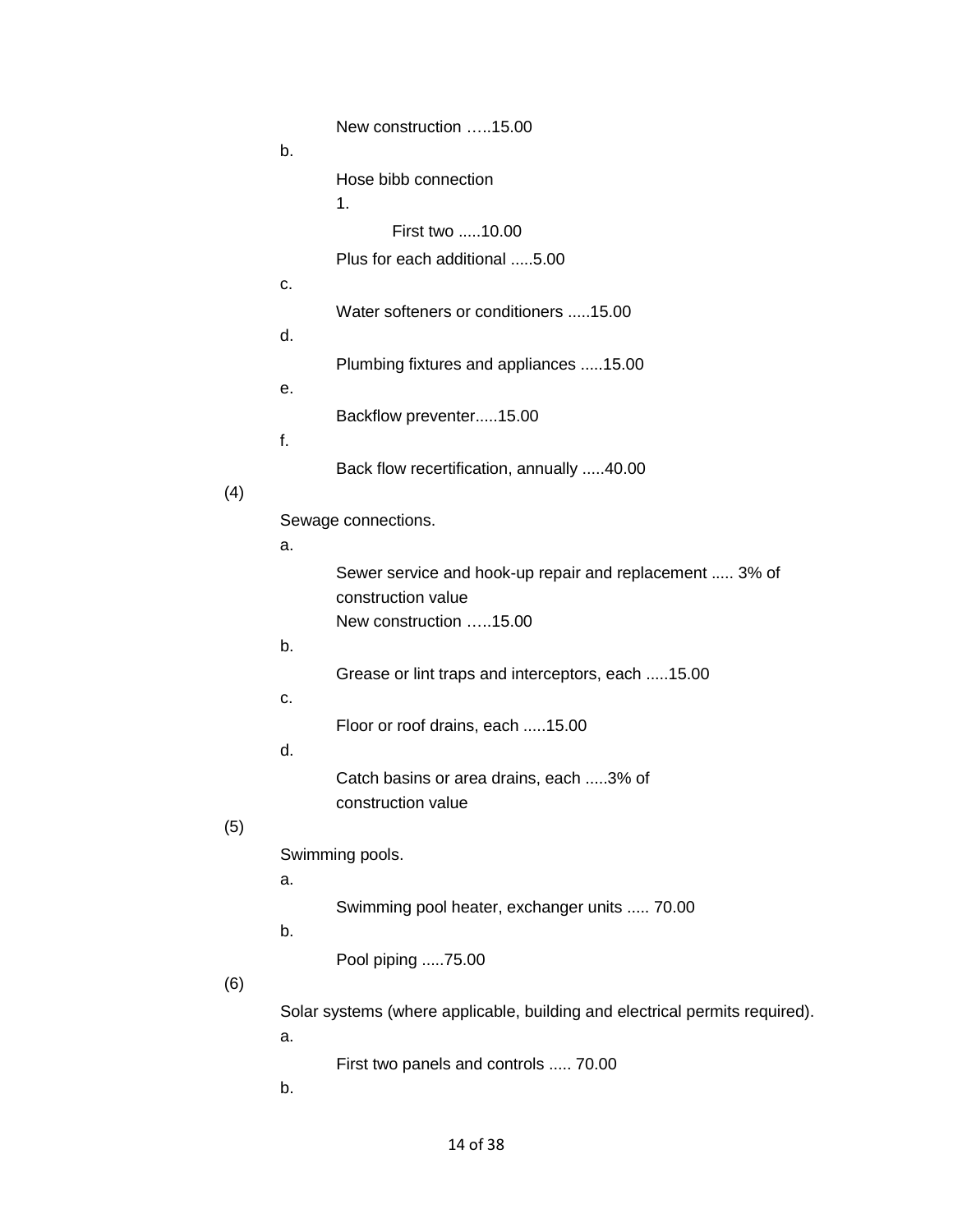Over two ..... 70.00 Wells ..... 70.00 First 12 heads ..... 70.00 Fire hydrants, each ..... 35.00 Hose cabinets ..... 20.00 Siamese connections, roof manifolds, each ..... 20.00 First 12 heads ..... 70.00 Gas (liquid petroleum and natural gas system installation, including tank of To 250 gallons ..... 70.00 251 to 500 gallons ..... 90.00 Over 500 gallons ..... 115.00 Plus, for each additional .....7.00 c. Commercial pools .....75.00 (7) (8) Sprinkler systems: a. Fire sprinklers: 1. 2. Each additional head .....2.00 b. c. d. e. Lawn sprinkler hookup: 1. 2. Plus, for each additional head .....2.00 (9) cylinders, meter and two outlets). Tank size (total gallons or aggregate). a. b. c. d.

Each additional outlet or meter .....5.00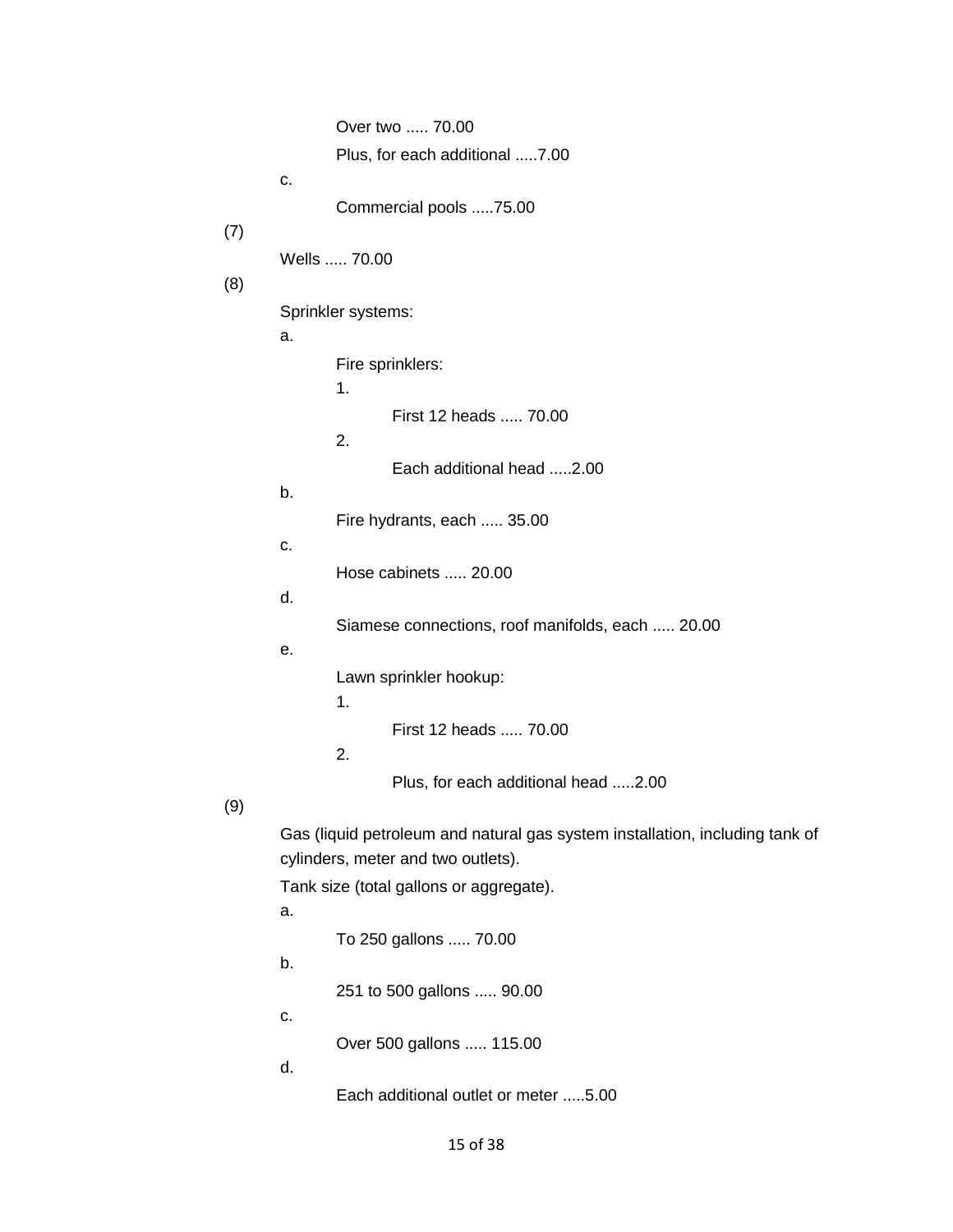Gas appliance hookup, each .....15.00

(10)

Air compressor.

Each compressor .....25.00

b.

a.

e.

Air opening, each .....3.00

(11)

Liquid tanks .....35.00

(Se[e section 14-5,](https://library.municode.com/HTML/11166/level3/PTIICICO_CH14BUBURE_ARTIINGE.html#PTIICICO_CH14BUBURE_ARTIINGE_S14-5STLPGANO2FUOIDIFU) storage of LP and #2 fuel oil storage capacity.)

(12)

Fuel pumps and piping ..... 70.00

a.

Fuel pumps only, each .....20.00

b.

Process piping ..... 70.00

(13)

Mobile home plumbing hookup ..... 70.00

Plumbing equipment and devices not listed above shall be subject to a rate determined by plumbing inspector using the above rate classifications as guides.

*(Code 1979, § 7-5; Ord. No. 710, § 2, 9-23-1997; Ord. No. 2003-0829, § 2, 7-22-2003; Ord. No. 2004- 0841, § 2, 11-9-2004)* 

*[Section 14-80\(](https://library.municode.com/HTML/11166/level3/PTIICICO_CH14BUBURE_ARTIIICOAPBO.html#PTIICICO_CH14BUBURE_ARTIIICOAPBO_S14-80SUPLSPNO)b).* Fee schedule for review of applications by the city's community appearance board.

First application for review .....50.00 plus cost recovery

first application .....25.00 plus cost recovery Each additional application for review filed by an applicant pertaining to the same property or business, and which is intended to be reviewed simultaneously with the

Appeal of community appearance board decision to the city commission .....100.00 *(Res. No. 1126, § 2, 9-11-2000)* 

# **BUSINESSES**

*(Code 1979, § 11-2)* 

*[Section 18-3\(](https://library.municode.com/HTML/11166/level3/PTIICICO_CH18BU_ARTIINGE.html#PTIICICO_CH18BU_ARTIINGE_S18-3SAPRBUDI)c).* Fee for safeguarding premises in business district.

 premises beyond one hour, per hour or fraction thereof ..... 40.00 Emergency conditions requiring police officer to remain on duty on business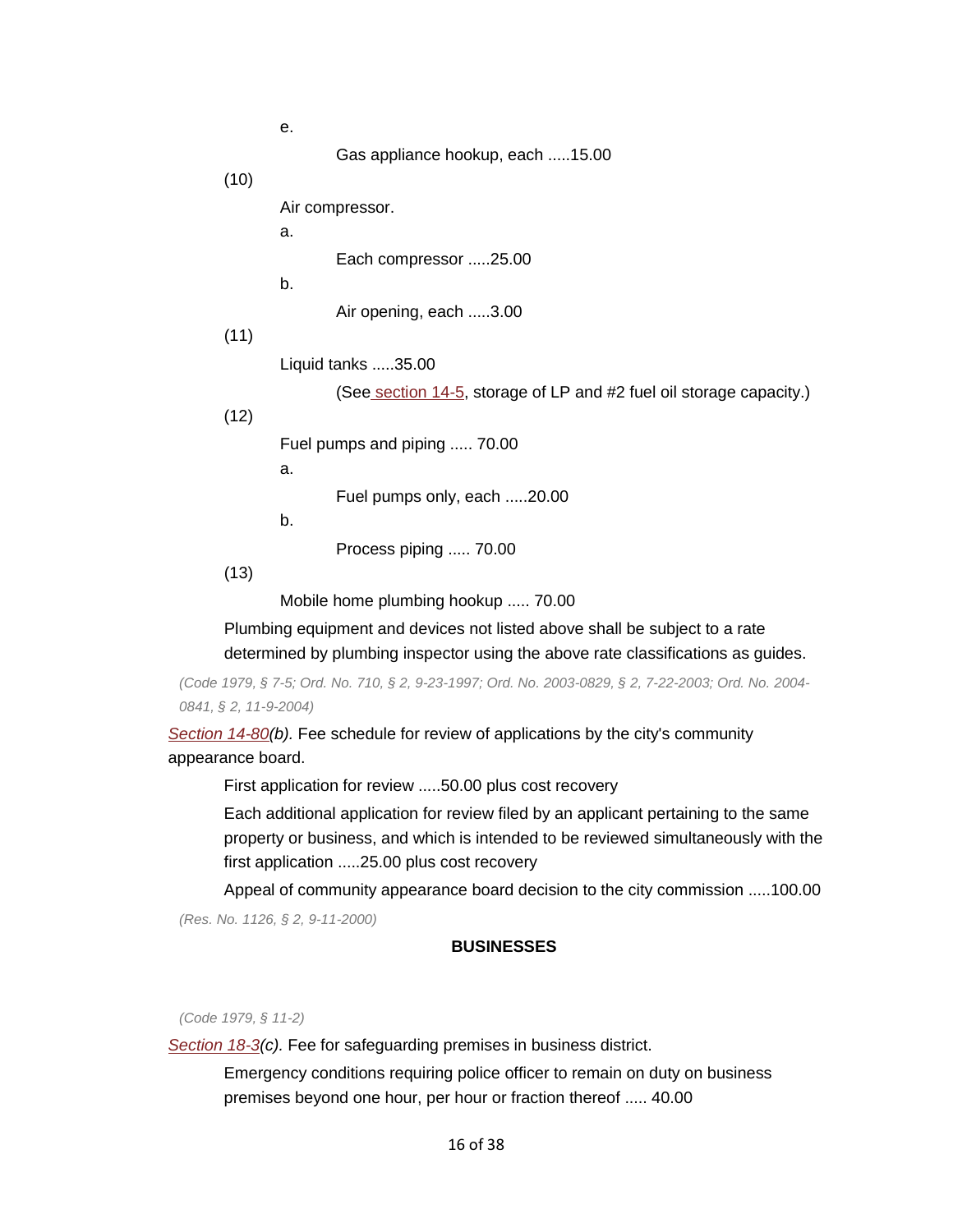*(Code 1979, § 11-3)* 

### **ELECTIONS**

*[Section 22-2](https://library.municode.com/HTML/11166/level2/PTIICICO_CH22EL.html#PTIICICO_CH22EL_S22-2FICAOAFIFE)* Filing fee for candidacy.

Filing fee for candidate for city office .....50.00

plus any assessment required to be collected pursuant to state statutes, as may be amended.

*(Code 1979, § 2-20; Ord. No. 2001-799, § 2, 11-13-2001)* 

### **EMERGENCY SERVICES**

*[Section 26-56\(](https://library.municode.com/HTML/11166/level4/PTIICICO_CH26EMSE_ARTIIALSY_DIV2PE.html#PTIICICO_CH26EMSE_ARTIIALSY_DIV2PE_S26-56ALPEAP)a).* Alarm permit application fee.

Application filing fee for use of alarm system within the city ..... 25.00

*(Code 1979, § 3-2)* 

*[Section 26-58](https://library.municode.com/HTML/11166/level4/PTIICICO_CH26EMSE_ARTIIALSY_DIV2PE.html#PTIICICO_CH26EMSE_ARTIIALSY_DIV2PE_S26-58ALPEFE)* Alarm permit fees.

(1)

A permitted premises having three alarm responses in any given calendar year .....25.00

(2)

A permitted premises having four alarm responses in any given calendar year shall pay a fee as provided in subsection (1) above plus an additional fee .....50.00

(3)

A permitted premises having five alarm responses in any given calendar year shall pay as provided in subsections (1) and (2) above plus an additional fee .....75.00

*(Code 1979, § 3-4; Ord. No. 709, § 1, 6-10-1997)* 

 (4) A permitted premises having six or more alarm responses in any given calendar year shall pay as provided in subsections (1) (2) and (3) above plus an additional fee for each alarm response .....100.00

services.<br>(a) *Emergency medical transport services*. Fees with respect to emergency medical transport

*BLS/emergency:* Paramedics assess patients and determine that no definitive care is needed in the form of IV, medications, defibrillation or advanced techniques.

(b)

*ALS Level 1/emergency:* Paramedics assess and determine that patients will need IV, monitoring or no more than two medications to be administered (i.e., heart attack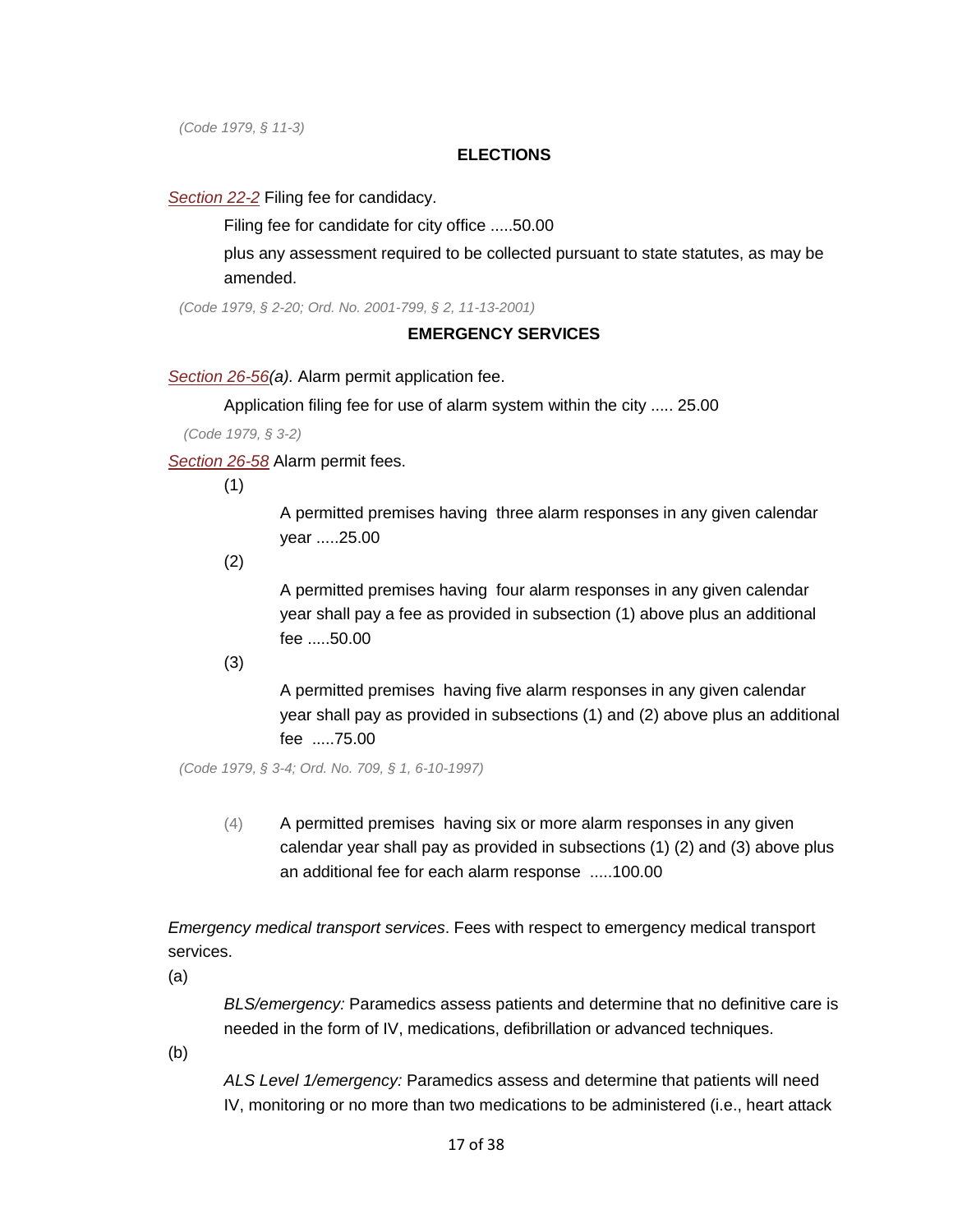patient who needs nitro and morphine or someone who is dehydrated and needs fluid volume).

(c)

 interventions or medications including endotracheal intubation, cardiac pacing and *ALS Level 2/emergency:* When paramedics determine a patient needs multiple defibrillation or cardioversion. Patients that would fall into this category would be cardiac arrest or trauma alert.

BLS/emergency ..... 750.00

ALS-1/emergency ..... 750.00

ALS-2/emergency ..... 750.00

Mileage ..... 12.00 per mile from pick-up to hospital

*(Res. No. 1078, 9-28-99; Ord. No. 2002-0805, §§ 2—4, 1-8-2002; Ord. No. 2005-852, §§ 2—4, 6-28-2005)* 

#### **ENVIRONMENT**

*[Section 30-35](https://library.municode.com/HTML/11166/level3/PTIICICO_CH30EN_ARTIILOCL.html#PTIICICO_CH30EN_ARTIILOCL_S30-35MOVALO)* Fee for maintaining vacant or neglected properties.

(1)

Each residential property per occasion..... 150.00, plus costs

(2)

 Each commercial property, including multi-family more than two units, per occasion, up to 10,000 square feet lot size …..150.00, plus costs

(a) Per 100 square feet over 10,000 …..2.00

*(Code 1979, § 10-52)* 

### **FIRE PROTECTION AND PREVENTION**

*[Section 34-62\(](https://library.municode.com/HTML/11166/level3/PTIICICO_CH34FIPRPR_ARTIIIFIST.html#PTIICICO_CH34FIPRPR_ARTIIIFIST_S34-62FIDEFESCPLREINNECOANFIIN)b)(2), (c).* Fire department fee schedule for plan review, inspection of new construction and annual fire inspections.

*Annual fire inspection fees.* 

(1)

Commercial properties:

a.

Occupancies up to 1,500 square feet ..... 65.00

b.

From 1,500 square feet up to 3,000 square feet ..... 80.00

c.

From 3,000 square feet up to 6,000 square feet ..... 100.00

d.

From 6,000 square feet up to 9,000 square feet ..... 115.00

e.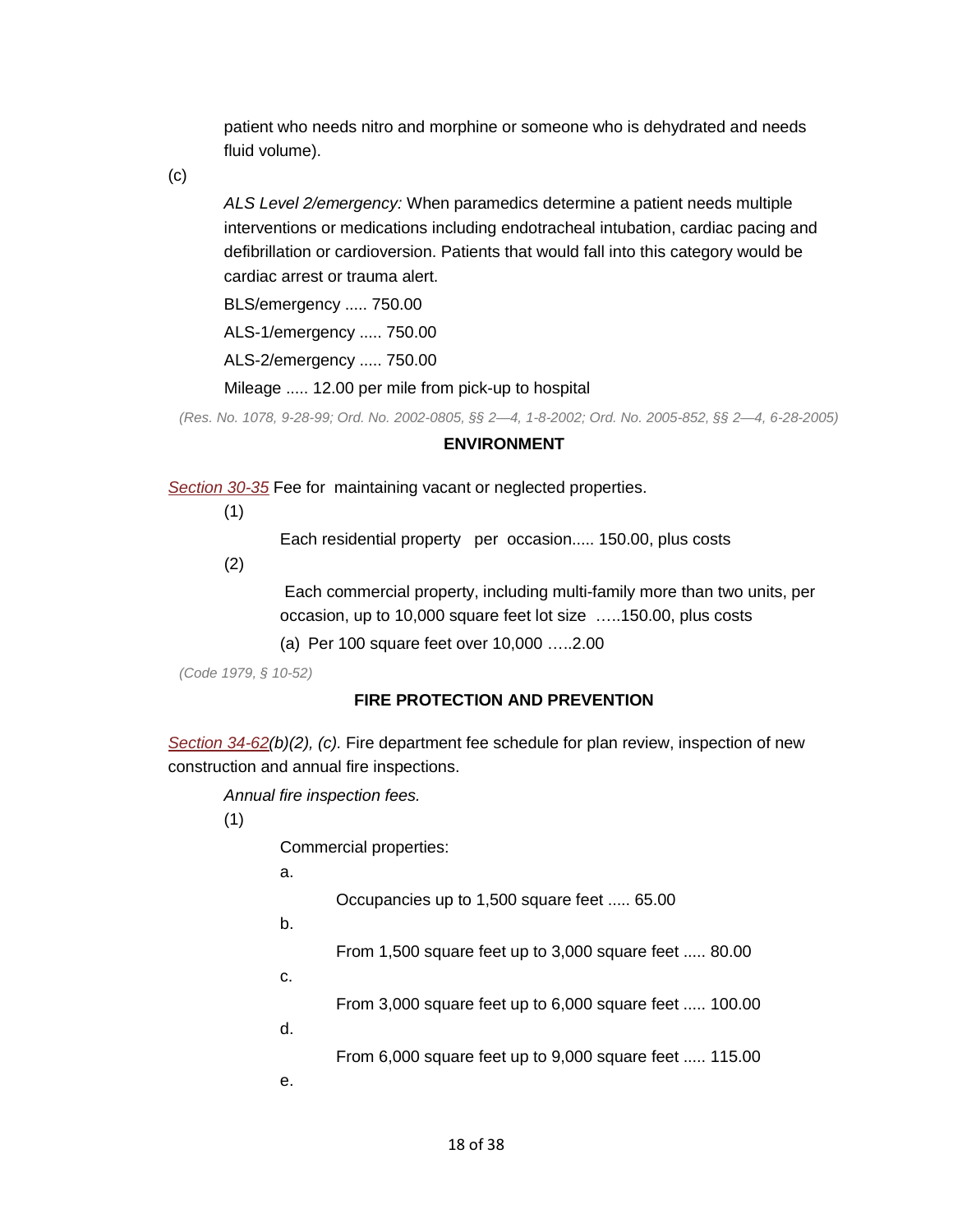square feet ..... 25.00 For each additional 5,000 square feet or portion thereof over 9,000

# (2)

Residential properties.

a.

 ..... 50.00 Hotels, motels, apartments (three or more units, etc.), minimum fee

b.

Buildings with more than 20 units, each additional living unit ..... 2.00

(3)

In addition, fixed fire suppression systems shall be billed annually at the following rate.

Hood systems:

| a. |                                         |
|----|-----------------------------------------|
|    | One cylinder two heads  25.00           |
| b. |                                         |
|    | Each additional head  1.00              |
| c. |                                         |
|    | Each additional cylinder 10.00          |
| d. |                                         |
|    | Portable fire extinguishers, each  5.00 |
|    | Other fixed systems:                    |
| е. |                                         |
|    | Fire sprinkler systems  50.00           |
| f. |                                         |
|    | Fire standpipe systems  50.00           |
| g. |                                         |
|    | Fire pumps  50.00                       |
| h. |                                         |
| i. | Fire detector and alarm systems  50.00  |
|    |                                         |
|    | Paint spray booths  50.00               |
|    |                                         |

(4)

 less than \$35.00 if not corrected. Reinspection of violations. Fifty percent of the original inspection fee but not

Plan review and construction inspection fees.

(1)

Minimum fire inspection fee, per hour ..... 70.00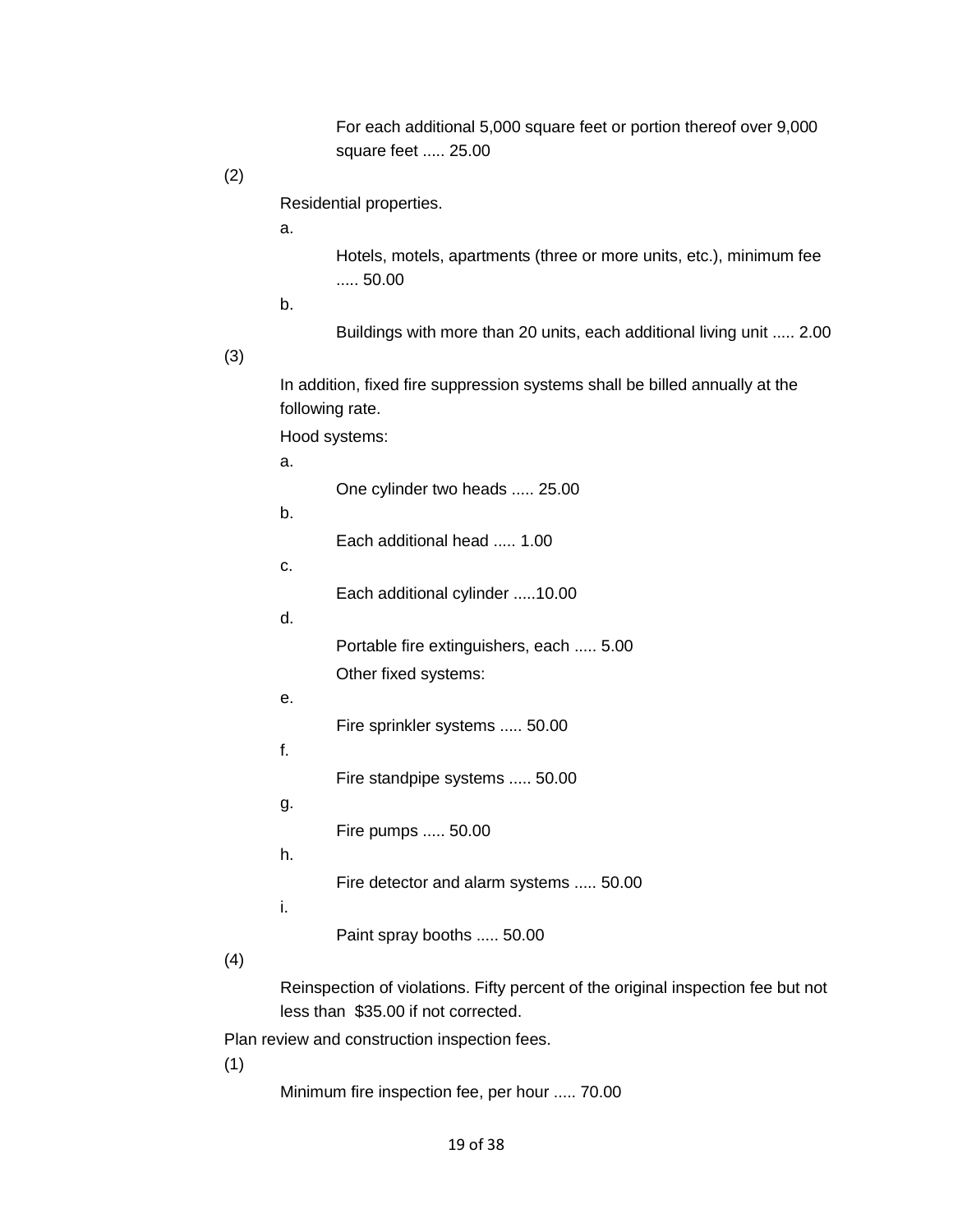(2)

Pre-construction fees. Meetings, review of sites, preliminary plans review, and preconstruction conferences with agents, owners, realtors, contractors, engineers, and architects shall be billed at the rate of one hour minimum for any and all meetings as described above. Billing shall be issued and paid to the buildings department at the time of the issuance of the building permit. A detailed record shall be kept for review for all parties.

(3)

 Renewal-expired permits. A new permit may be issued within six months of the last inspection upon payment of 50 percent of the original permit fee. A pre-permit inspection is required.

(4)

 less than \$35.00 if not corrected. Re-inspection of violations. Fifty percent of the original inspection fee but not

(5)

Re-inspection on request-not ready ..... 35.00

(6)

Residential structures—single-family and duplex residences.

a.

On request of owner .....No fee

b.

LP gas installation inspection, as required ..... 35.00

(7)

Commercial, apartments, condominiums—Plans review. A fee in the amount of \$0.05 per square foot shall be levied on all new construction, alterations, or additions requiring a building permit except single family or duplex residential homes.

Minimum plan review fee, per hour …..70.00<br>(8)

Sprinkler systems (new).

a.

Minimum fee up to 12 heads ..... 25.00

b.

Each additional head .....0.50

c.

Siamese connection ..... 20.00

d.

Water flow indicators .....7.00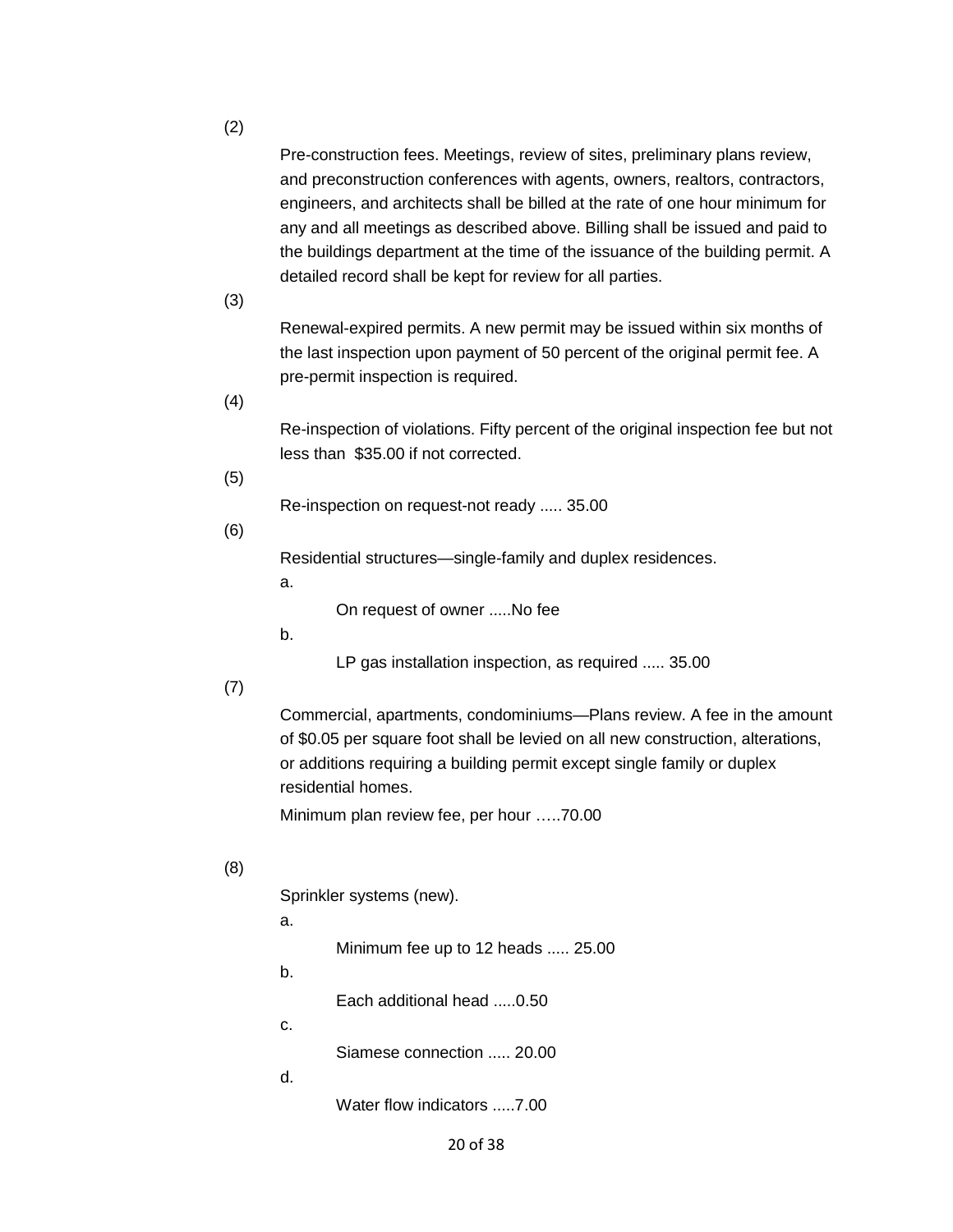Minimum fee ..... 25.00 (11) One cylinder and two heads ..... 25.00 Each additional head ..... 1.00 Control panel ..... 20.00 Portable extinguishers, each ..... 5.00 (9) Standpipe system (new). a. b. Stairwell connections, each .....2.50 c. Hose cabinets, each .....7.00 d. Siamese connection .....20.00 e. Water flow indicators .....7.00 f. Roof manifold, each .....7.00 (10) Fire pumps and controller (new)….50.00 Fixed fire suppression systems (new). Halon, wet/dry chemical systems, extinguishers, etc. a. b. c. Each additional cylinder .....10.00 d. e. Detector head .....0.50 f.  $(12)$ Security bars (new). a. Minimum fee up to eight openings .....25.00 b. Each additional opening .....2.50 (13)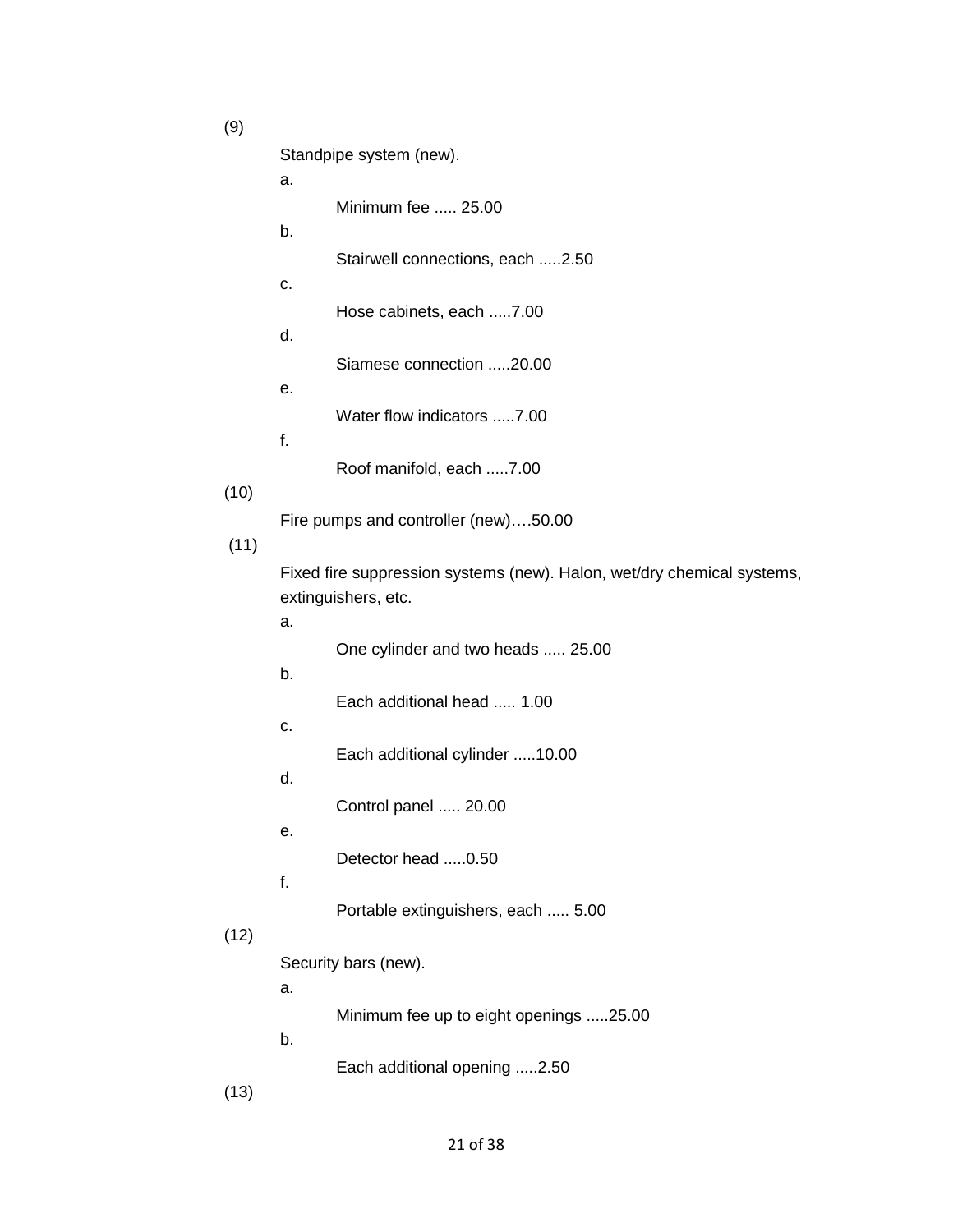|                               | Fire detection and annunciation systems (new).              |                                                                  |  |
|-------------------------------|-------------------------------------------------------------|------------------------------------------------------------------|--|
|                               | a.                                                          | Main control panel  20.00                                        |  |
|                               | b.                                                          | Remote or annunciation panel  20.00                              |  |
|                               | c.                                                          |                                                                  |  |
|                               | d.                                                          | Detectors each, ion, photoelectric, heat, etc. 2.50              |  |
|                               |                                                             | Manual activation stations (pull box) 2.50                       |  |
|                               | е.                                                          | Annunciation stations, horns, bells, buzzer, strobes, etc. 2.50  |  |
|                               | f.                                                          |                                                                  |  |
|                               | g.                                                          | Flow or tamper switches 2.50                                     |  |
|                               | h.                                                          | Phone stations 2.50                                              |  |
|                               |                                                             | Emergency and exit lights, each 2.50                             |  |
| (14)                          | f.                                                          | Installation of flammable liquid tanks (new)90.00                |  |
|                               |                                                             | Each additional 1,000 gallons over 3,000 gallons  30.00          |  |
| (15)                          | g.                                                          | Emergency shutoffs, each 10.00                                   |  |
|                               |                                                             | Boilers 25.00                                                    |  |
| (16)<br>Elevators (new) 25.00 |                                                             |                                                                  |  |
| (17)                          | Demolitions of structure, commercial and residential  50.00 |                                                                  |  |
| (18)                          | Medical gas systems (new) 25.00                             |                                                                  |  |
|                               |                                                             | Additional for each outlet 5.00                                  |  |
| (19)                          | Temporary construction trailers  50.00                      |                                                                  |  |
| (20)                          |                                                             |                                                                  |  |
|                               | 125.00                                                      | Smoke evacuation systems (new). Price per hour, minimum one hour |  |
| (21)                          |                                                             |                                                                  |  |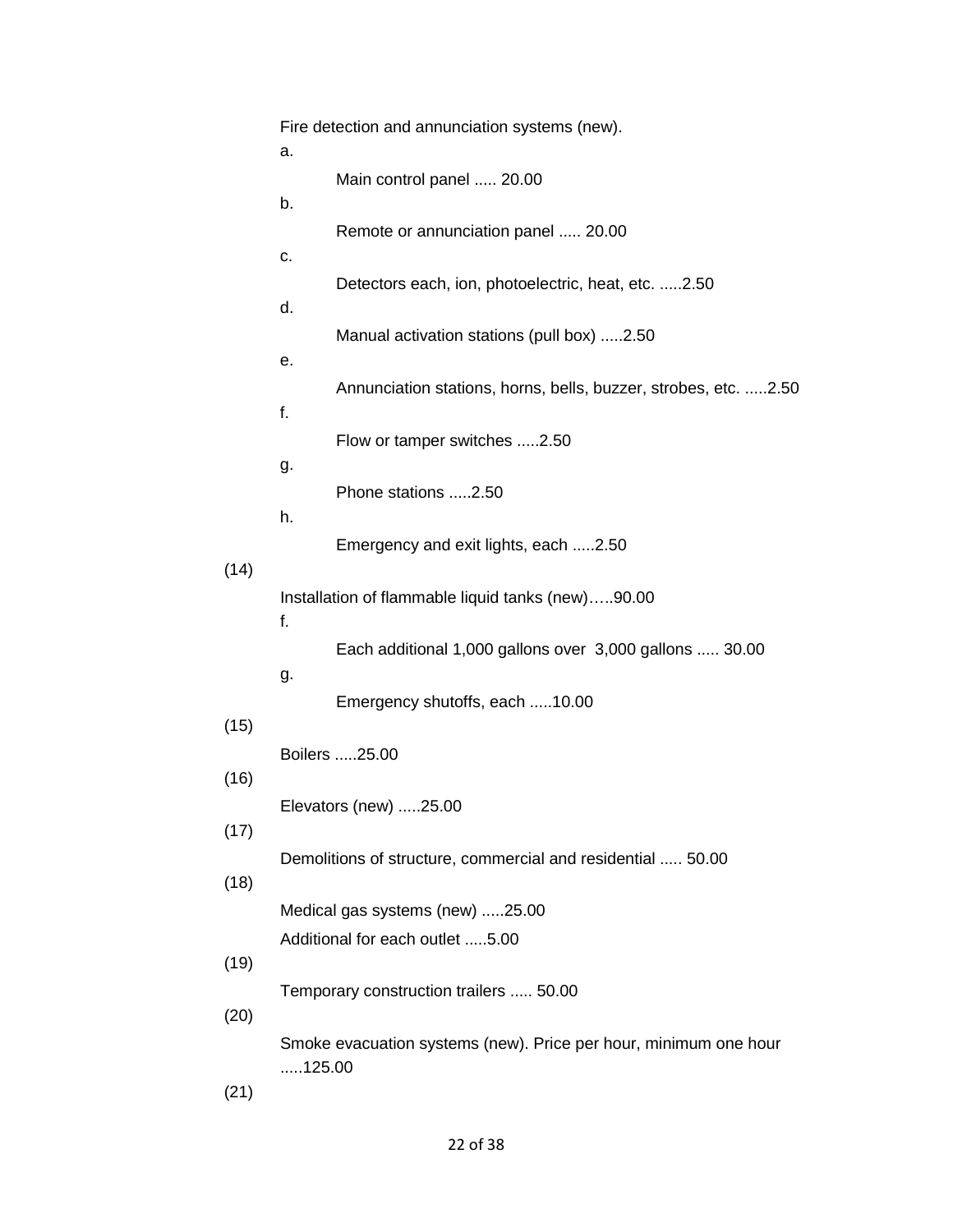Hazardous materials (new).

a.

Application of flammable finishes, spraying, dip tanks .....25.00

b.

Storage of flammable materials, compressed gas, LP, natural, acetylene, etc. .....25.00

c.

 minimum three hours, per firefighter standby when required under NFPA, Fire Code .....<br>d. Fumigation and thermal insecticidal fogging …..\$50.00. per hour,

Removal of abandoned flammable tanks, per tank .....25.00

e.

Material Safety Data Sheets (M.S.D.S.). When commercial occupancies are required to report M.S.D.S. sheets under SARA Title III, Florida Right to Know Act, or upon reasonable request from the fire code official, the M.S.D.S. sheets shall be provided by the occupant, per sheet annually recorded .....5.00

Nonfirefighting fees.

(1)

Standby fire watch, Fire Code ..... \$50.00

per hour, minimum three hours, per each firefighter.

(2)

Standby rescue, Fire Code ..... \$50.00

per hour, minimum three hours, per each firefighter/paramedic .

(3)

Outside consultant/engineer. Whenever deemed necessary by the fire chief to ensure proper fire code compliance and/or installation of fire protection, the city may require the services of an outside consultant, engineer. The cost of such services in addition to the normal inspection fees shall be borne by the applicant.

# (4)

Illegal burn or hazardous materials incidents.

a.

Minimum per response for first hour ..... 500.00

b.

Each additional hour, per apparatus ..... 250.00

c.

Outside assistance, per billing to city.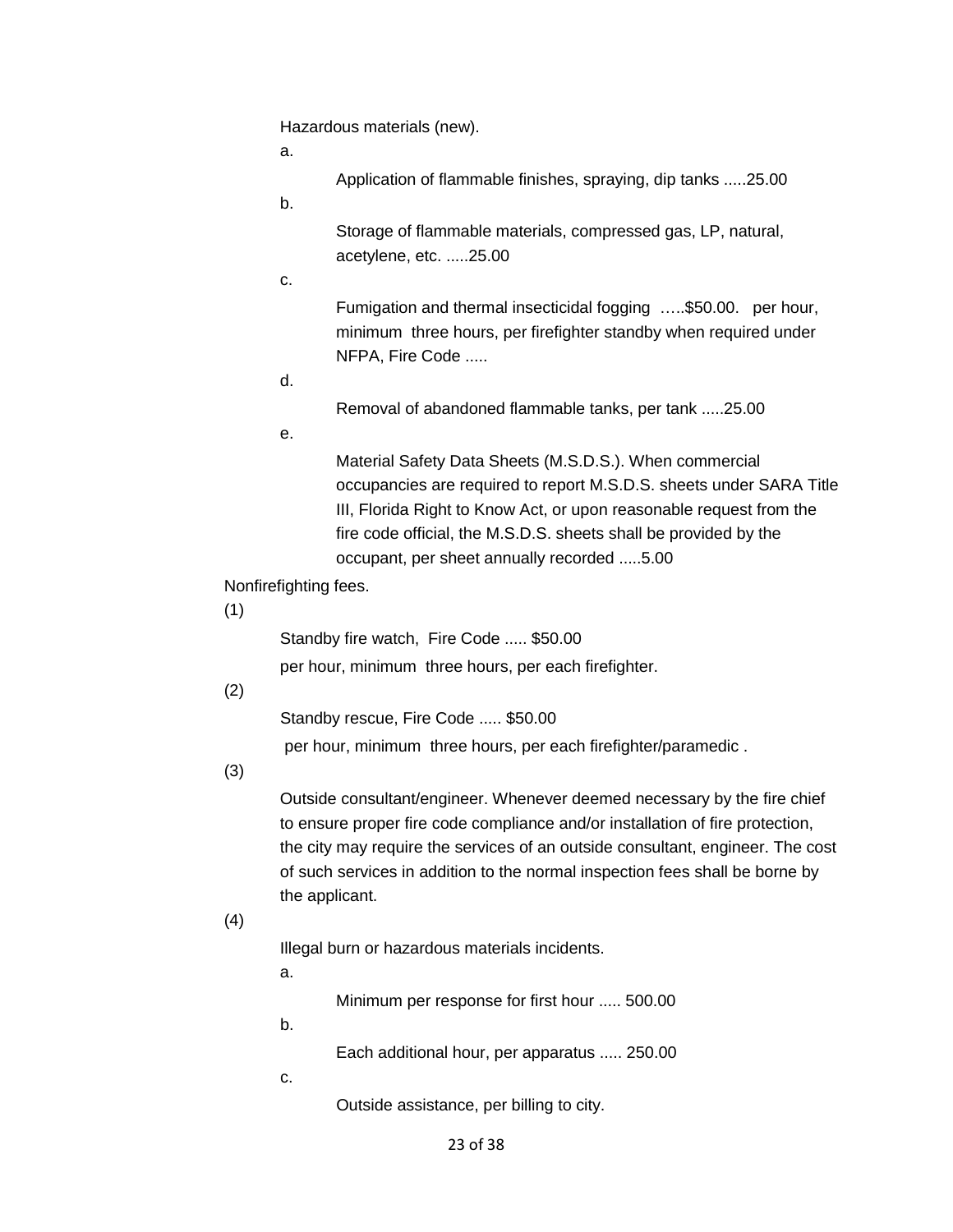(5)

Flow test (on request).

a.

Maximum two hydrants .....50.00

b.

Each additional hydrant .....25.00

(6)

Boat salvage or excessive water on board (on request).

a.

 or property owner ..... 200.00 Minimum per response for first hour when requested by a boat owner

Each additional hour ..... 150.00

b.

 Second engine for additional manpower, first hour ..... 100.00 Each additional hour ..... 100.00

c.

 shall respond and take corrective action. Additional equipment and When a vessel is submerged and gasoline, oil, diesel, and other hazardous waste materials threaten to leak into the waterways, a response need not be requested. It is required to be secured to prevent environmental damage and so as not to pose a fire hazard to surrounding residents and vessels. A minimum of one fire apparatus manpower; City, County, contractor, and others; may be called to respond depending on the fire and environmental hazards present. The property owner shall be responsible for payment, if recovery is not attainable from the boat owner.

d.

There shall be no charge to a resident of the city for the pump out of a boat with excessive water or raising a sunken boat providing the resident can establish ownership of the boat at the time of the sinking or excess water. This waiver of fee shall apply only one time during a one-year period commencing the date of the pump out or the raising. A boat owned by two or more people shall be entitled to only one free pump out or raising during such one-year period. This does not apply to a hazardous materials incident. The fees for more than one pump out event in a one-year period is identified in line (6) above.

*(Code 1979, § 9-3; Ord. No. 2003-0829, § 2, 7-22-2003)* 

 $(7)$ Certificate of Occupancy.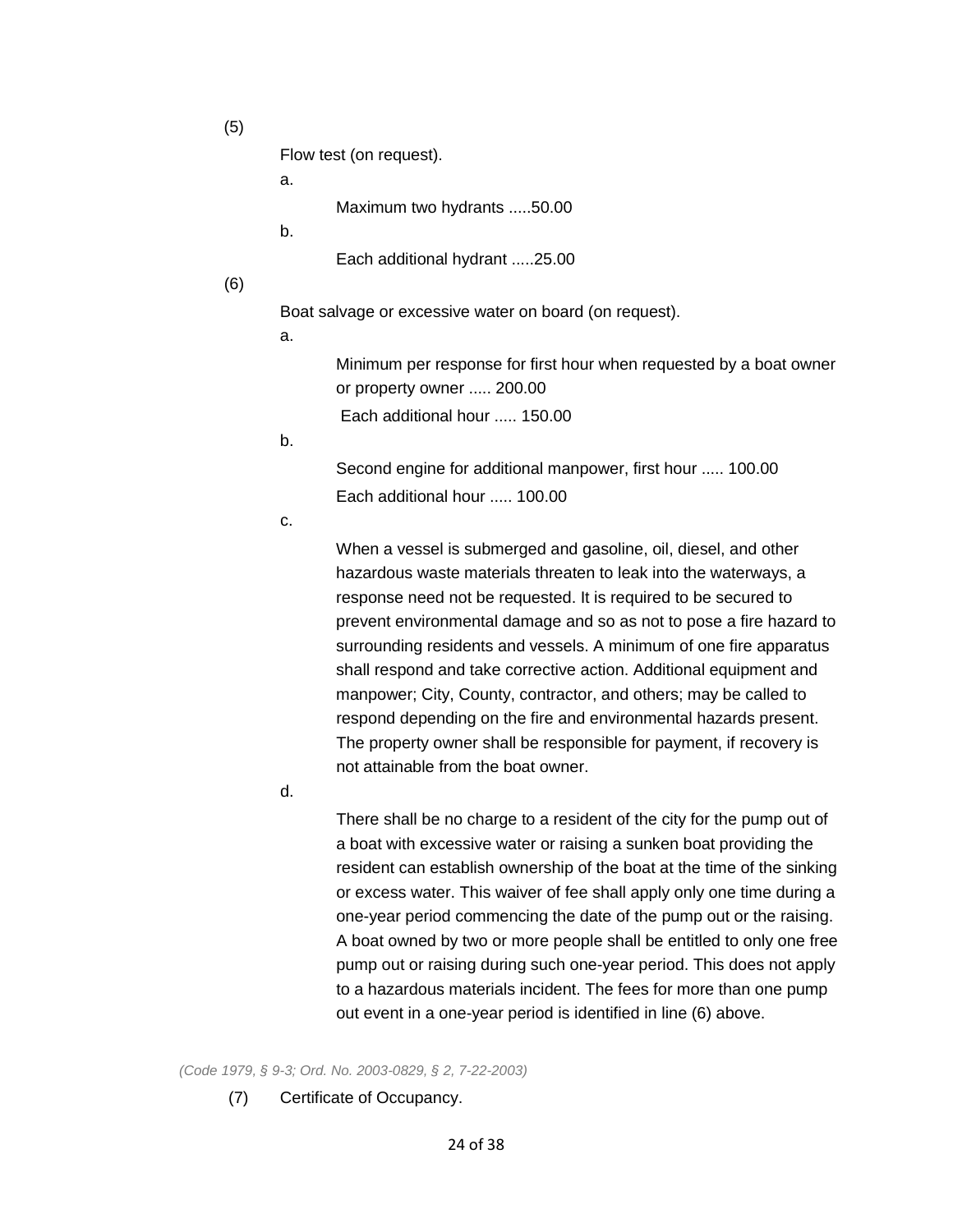certificate of occupancy, minimum fee, per hour ..... 70.00 The cost for final fire inspection of commercial buildings prior to issuance of a

*(Res. No. 709, § 4, 2-14-1989)* 

## **LAND DEVELOPMENT**

*[Section 42-282\(](https://library.municode.com/HTML/11166/level5/PTIICICO_CH42LADECO_ARTIVZO_DIV2ADEN_SDIIPLZOBO.html#PTIICICO_CH42LADECO_ARTIVZO_DIV2ADEN_SDIIPLZOBO_S42-282PR)g).* Fee for appeal or petition to the planning and zoning board for

(1)

Rezoning .....200.00

(2)

Variance .....200.00

- (3) Site Plan…..200.00
- (4) Plat…..200.00
- (5) Conditional Use…..200.00

 Items (1) through (5) require an initial deposit of \$1,500. Unused deposit will be through cost recovery.<br>(6) returned to applicant. Applicant is required to pay all costs incurred over \$1,500

All other petitions or appeals .....125.00

*(Code 1979, ch. 21, § 5.8)* 

*[Section 42-284\(](https://library.municode.com/HTML/11166/level5/PTIICICO_CH42LADECO_ARTIVZO_DIV2ADEN_SDIIPLZOBO.html#PTIICICO_CH42LADECO_ARTIVZO_DIV2ADEN_SDIIPLZOBO_S42-284APBOCO)e).* Filing fee for a review of action of zoning board.

Appeals filing fee .....100.00

*(Code 1979, ch. 21, § 5.10)* 

Section 42-371(c). Administrative Deviation …..100.00

#### *[Section 42-385\(](https://library.municode.com/HTML/11166/level4/PTIICICO_CH42LADECO_ARTIVZO_DIV5SURERESPUS.html#PTIICICO_CH42LADECO_ARTIVZO_DIV5SURERESPUS_S42-385SADIAN)e)(4).* Variance application fee for satellite antenna.

Variance application fee for satellite antenna .....125.00

*(Code 1979, ch. 21, § 5.29)* 

*[Section 42-436](https://library.municode.com/HTML/11166/level4/PTIICICO_CH42LADECO_ARTIVZO_DIV7COLA.html#PTIICICO_CH42LADECO_ARTIVZO_DIV7COLA_S42-436FE)* Commercial landscaping plan filing fee.

Commercial landscaping plan filing fee ..... 70.00

*(Code 1979, ch. 21, § 5.65)* 

*[Section 42-439\(](https://library.municode.com/HTML/11166/level4/PTIICICO_CH42LADECO_ARTIVZO_DIV7COLA.html#PTIICICO_CH42LADECO_ARTIVZO_DIV7COLA_S42-439SPEX)a)(2).* Commercial landscaping special exception application fee.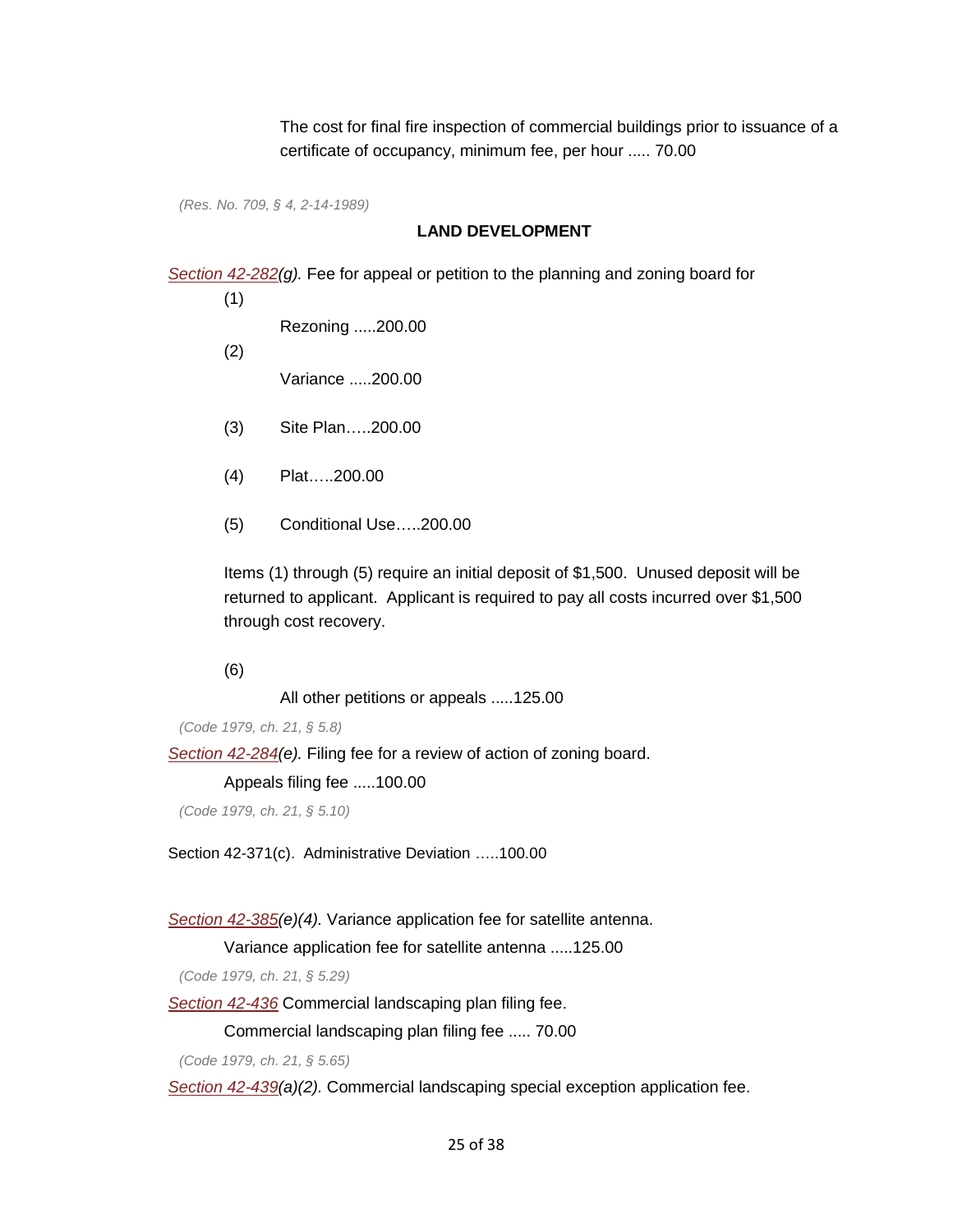Commercial landscaping special exception application fee ..... 100.00

*(Code 1979, ch. 21, § 5.68)* 

*[Section 42-486](https://library.municode.com/HTML/11166/level5/PTIICICO_CH42LADECO_ARTVSI_DIV2ADEN_SDIINGE.html#PTIICICO_CH42LADECO_ARTVSI_DIV2ADEN_SDIINGE_S42-486REENRENOREILUNSI)* Fee for removal of banner signs, pennants, garage sale signs etc.

Fee for removal of banner signs, pennants, garage sale signs etc. .....3.00 *(Code 1979, ch. 21, § 6.4)* 

*[Section 42-510](https://library.municode.com/HTML/11166/level5/PTIICICO_CH42LADECO_ARTVSI_DIV2ADEN_SDIIPE.html#PTIICICO_CH42LADECO_ARTVSI_DIV2ADEN_SDIIPE_S42-510FEPE)* Fees for sign permits.

(1)

Electrical signs:

a.

Up to 32 square feet (each face) ..... 70.00

b.

Over 32 square feet; per additional square foot .....0.50

(2)

Nonelectrical signs:

a.

Up to 32 square feet (each face) ..... 70.00

b.

Over 32 square feet; per additional foot .....0.50

(3)

Reinspection fee (all signs) ..... 50.00

(4)

Reapplication fee upon change of ownership .....20.00

No recurring annual sign permit fee shall be for signs.

*(Code 1979, ch. 21, § 6.12)* 

 *zoning board. Payment of costs of publication and notice incurred by applicants seeking relief before* 

(1)

Other than the City of Lighthouse Point, all applicants for the following relief before the zoning board or the city commission of the City of Lighthouse Point shall be responsible for the payment of all costs of publication of notices in official newspapers, mailing of notices to interested persons within the established distance, and other expenses incurred by the city as are directly related to the application and request for relief of the applicant, to wit: a.

Site specific rezonings and site plans.

b.

Site specific land use amendments.

c.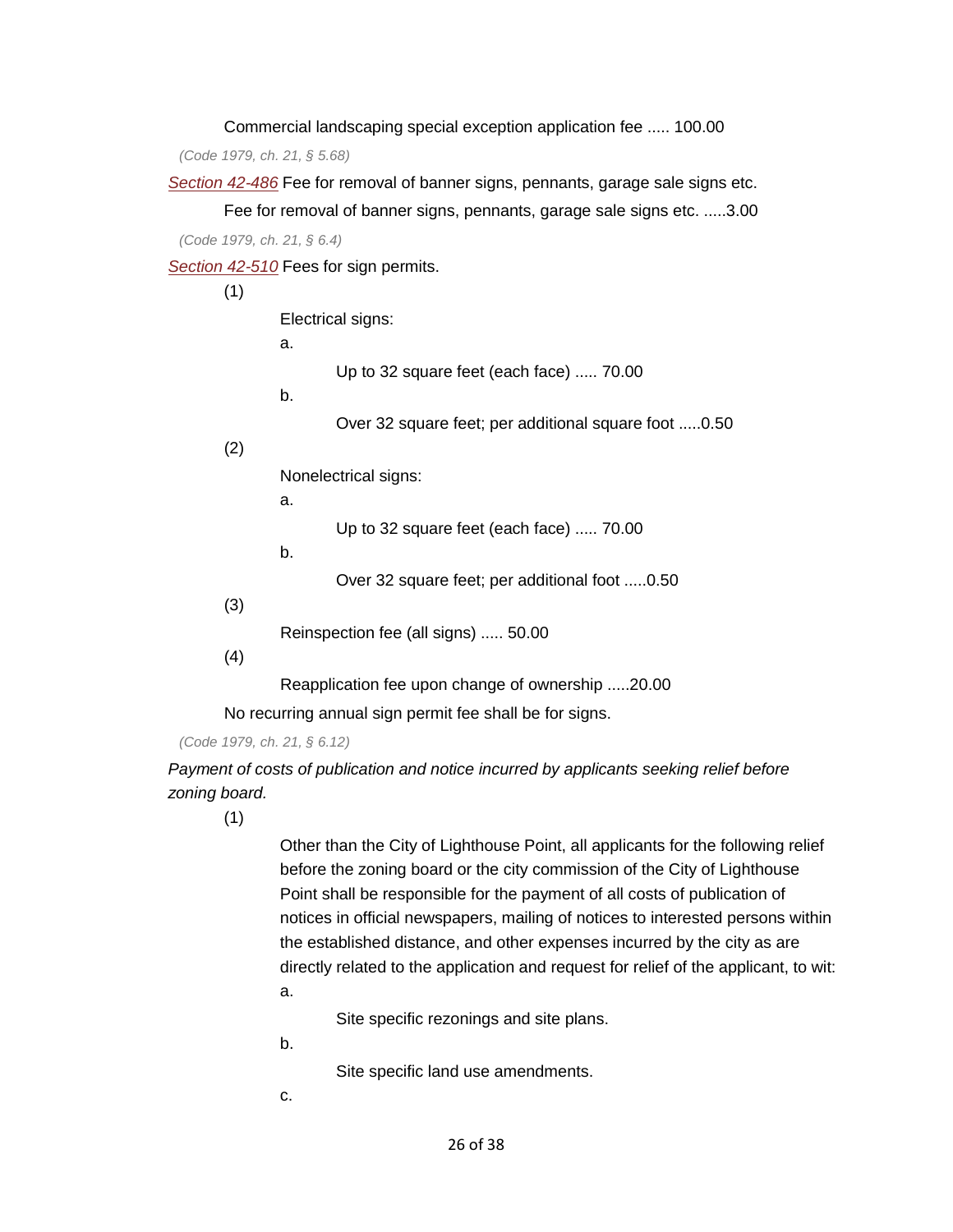Conditional use approvals.

d.

Variances, including, but not limited to, trees, signs, setbacks, distance requirements, between buildings, or other variances permitted by the Code of Ordinances.

e.

Plat approval.

f.

Special exceptions which relate to the use of land and business.

g.

City-wide changes to permitted uses in zoning districts where the change is requested by an applicant other than the city.

(2)

All such costs and expenses shall be paid to the city prior to the hearing when final relief could be granted.

(3) Zoning determination letter…..150.00

*(Res. No. 931, § 1, 8-22-1995)* 

# **LAW ENFORCEMENT**

### *Police department fingerprinting fee.*

# .....10.00, nonresident….. 20.00 Fee charged by police department to each individual for fingerprinting, resident

*(Res. No. 709, § 1, 2-14-1989) Fines for illegally parked vehicles.* 

- (1) Fire lane violation.....50.00
- (2) Commercial vehicle parking violations:
	- a. First offense…..25.00
	- b. Second offense…..50.00
	- c. Third offense…..100.00
	- d. Each subsequent offense…..100.00
- (3) Handicap parking violation…..250.00
- (4) All other parking violations…..25.00

*(Code 1979,19-7(a), (b), e))* 

## **OFFENSES AND MISCELLANEOUS PROVISIONS**

*Section 54-58. Permits.*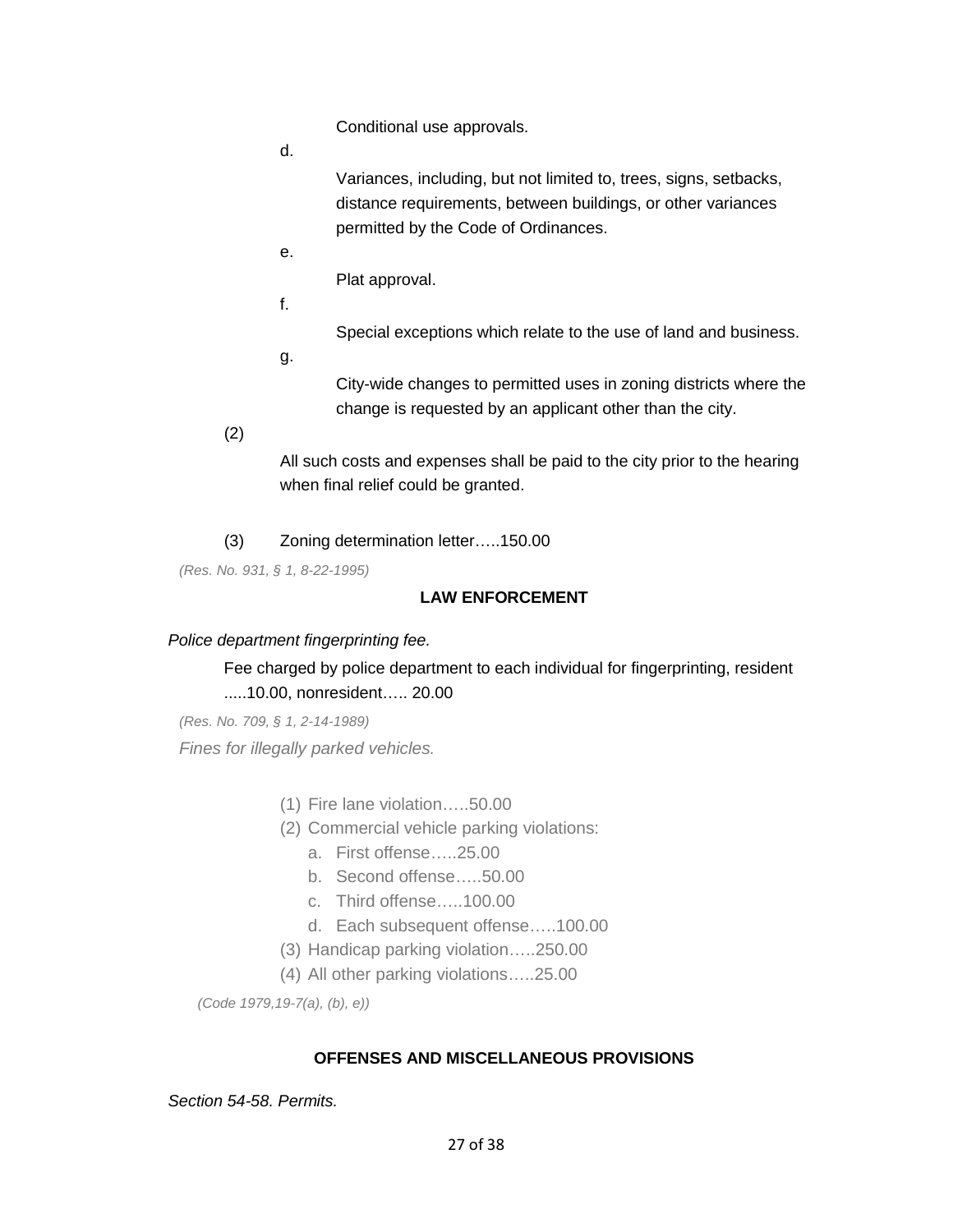Fee amount for review of applications for personal storage units .....15.00

*(Res. No. 1181, §§ 2, 3, 8-14-2001)* 

## **PARKS AND RECREATION**

#### *Fees for use of softball, football and soccer recreation fields.*

 The following fees and charges are established for the use of the softball, football and soccer recreation facilities within the City of Lighthouse Point for residents and nonresidents:

(1)

 Department employees, there shall be a charge per game ..... 50.00, plus tax (2) For use of the city softball, football (for flag football only), or soccer recreation facilities by organized youth teams under the control and direction of adults above the age of 21 years, other than city of Lighthouse Point Recreation

Organized youth teams shall be limited to children in high school or below. Each youth team shall be required to provide their own adult supervision as well as their own umpires and/or referees. All scheduling of the facilities shall be made with the city recreation director and shall be subject to availability and field conditions, as determined by the recreation director.

*(Res. No. 951, § 1, 2-27-1996)* 

*Fees and charges for use of recreation programs.* The following fees and charges are established for the use of the recreation facilities and programs within the city for residents and nonresidents:

(1)

For participation in the summer Recreation Program the charges shall be as follows:

a.

Residents .....250.00

b.

Nonresidents .....400.00

c.

Resident Pram Sailing ..... 150.00

d.

Nonresident Pram Sailing ..... 250.00

(2)

For rental of the Dixon Ahl Recreation Center the charges shall be as follows:

a.

City sponsored groups .....Free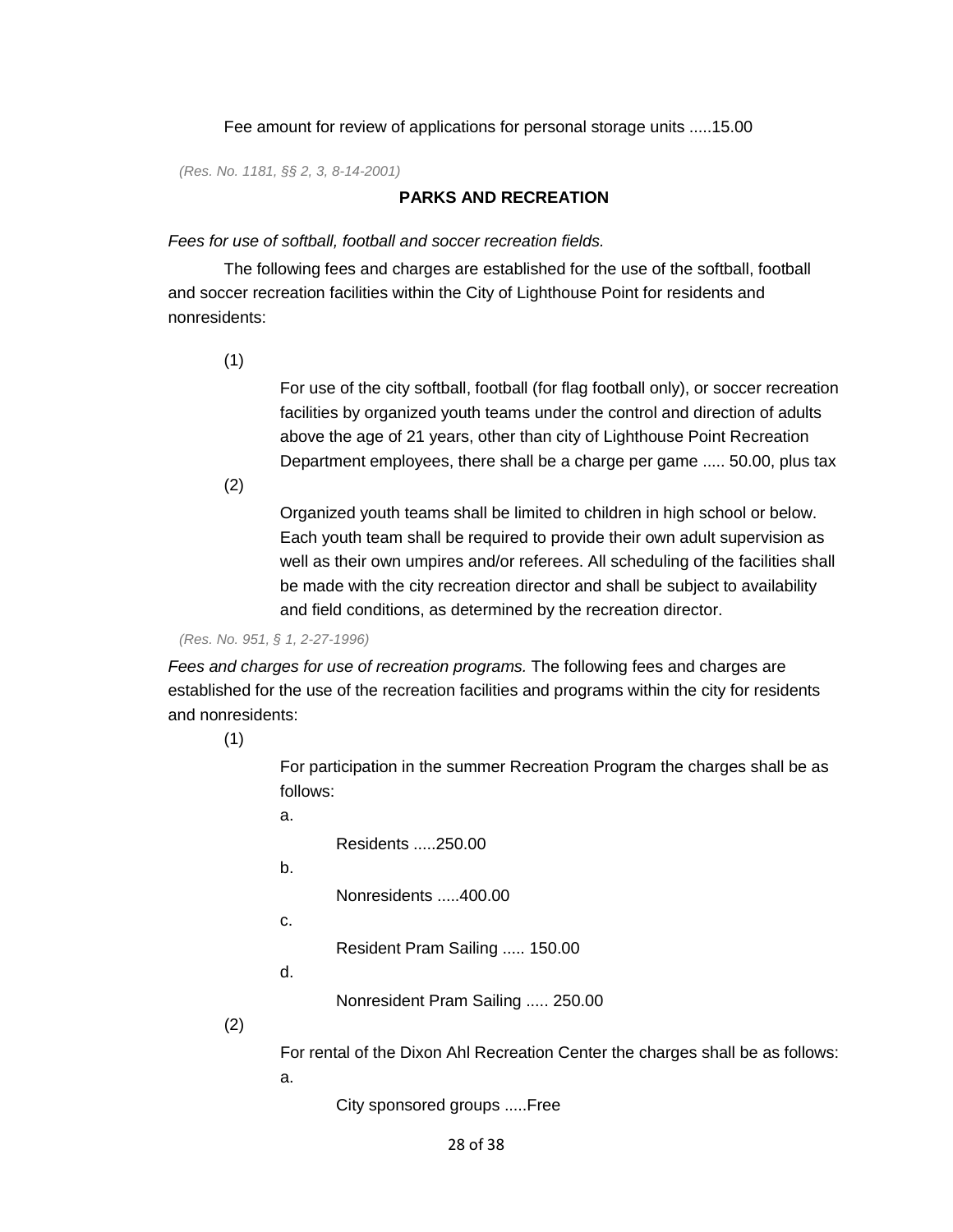b.

 All other groups (four-hour program) ..... 150.00 plus tax

# (3)

For the use of the Covered Pavilions at Dan Witt Park and Frank McDonough Park the charges shall be as follows:

a.

 Residents (four hours) ..... 75.00 plus tax

b.

 Nonresidents (four hours) ..... 150.00 plus tax

(4)

The rental fees and other charges for the use of indoor recreation facilities:

A.

The Civitan Building at Dan Witt Park shall be on the following basis: 1.

> Groups of under 100 people (four hours) ..... 250.00 plus tax

2.

 Groups of 100—200 people ..... 350.00 plus tax

 An additional charge of \$100.00 may be levied by the city if the parks and the Civitan Building are not left in a clean and orderly condition after use by the renting group and cleanup is necessary by city employees.

Should the renting group produce and leave trash and/or garbage in an amount so as to necessitate a special pickup of such trash and/or garbage, an additional charge of \$50.00 plus tax shall be assessed against such renting group.

Any group consisting of less than 50 percent Lighthouse Point residents will be charged an additional fee of \$50.00 plus tax.

Any group over 150 people must hire a Lighthouse Point police officer to be at the park throughout the event and pay such officer \$40.00 per hour with a minimum of three hours required.

B.

Ash Mills Pavilion at Frank McDonough Park

1.

 Residents (four hours) ..... 200.00 plus tax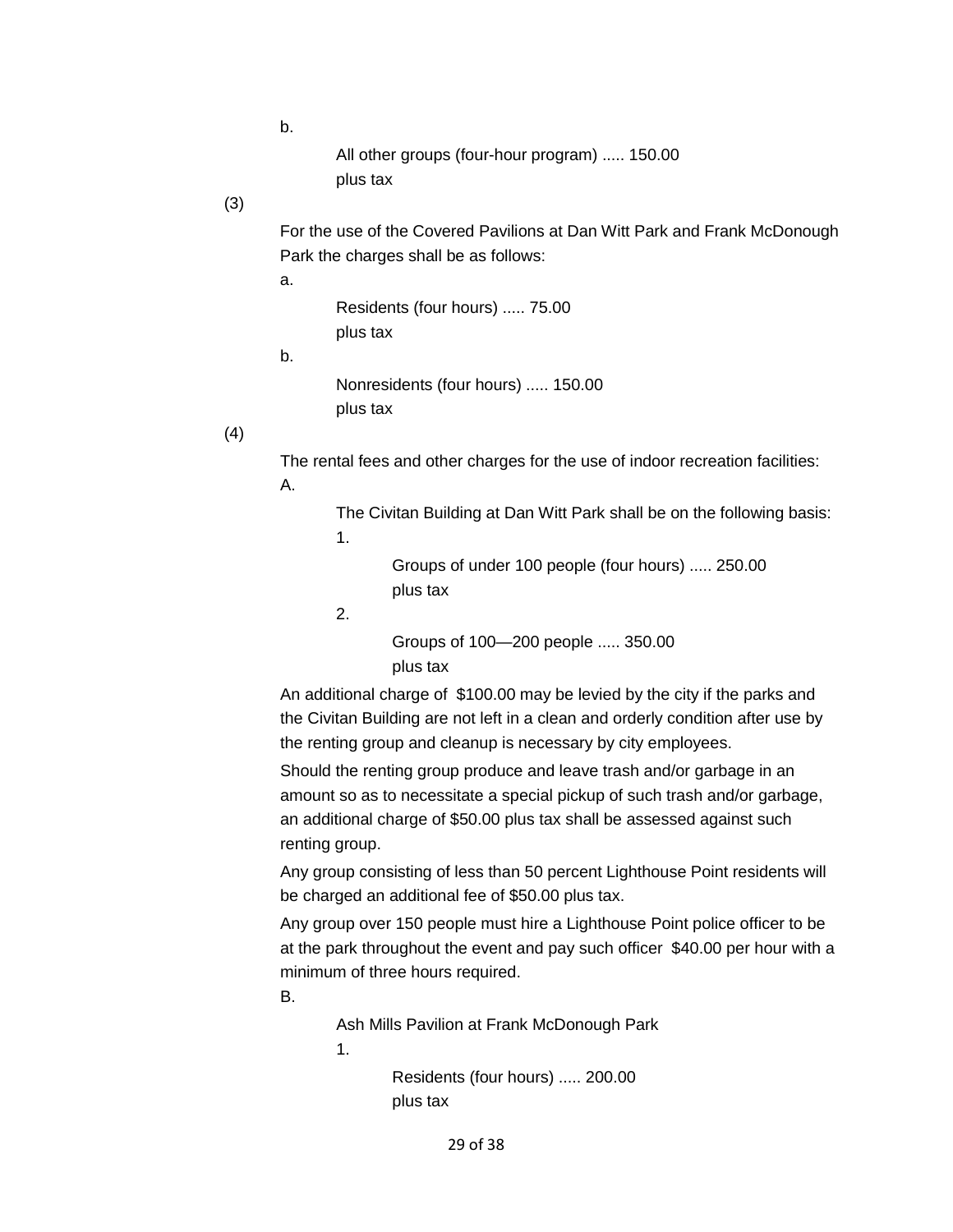2.

 Nonresidents (four hours) ..... 500.00 plus tax

A refundable cleanup deposit of \$100.00 will be required at the time the reservation is made. If the building is not left in a clean and orderly condition after use by the renting group and cleanup is necessary by city employees the cleanup deposit will be forfeited. If the damage or cleanup amount exceeds the deposit amount the renting party will be billed accordingly.

#### (5)

Youth Sports Recreation Fees:

a.

 Instructional Programs. Nonresidents may register in Junior Instructional Programs on a space-available basis. There will be no fee charged to residents registering in Junior

b.

There shall be a registration fee of \$25.00 per child for residents to register in the City Youth Athletic Programs consisting of football, soccer, baseball, basketball, cheerleading, or softball. Nonresidents may register in such programs on a space-available basis at a registration fee of \$50.00 per child.

(6)

The use of the Lighthouse Point Tennis Center shall be subject to the following rules and regulations:

a.

 for the fiscal year ending on September 30, 2015, shall be: There shall be a charge to the residents of the city a yearly court maintenance fee for the use of the "fast-dry" courts at the Tennis Center in the categories and amounts as provided herein. The rates 1.

Family: \$626.24 including tax

2.

Husband and wife: \$525.26 including tax

3.

Individual: \$313.80 including tax

4.

Junior: 37.18 including tax

b.

There shall be authorized 50 nonresident yearly court memberships which 50 memberships may be comprised of any of the four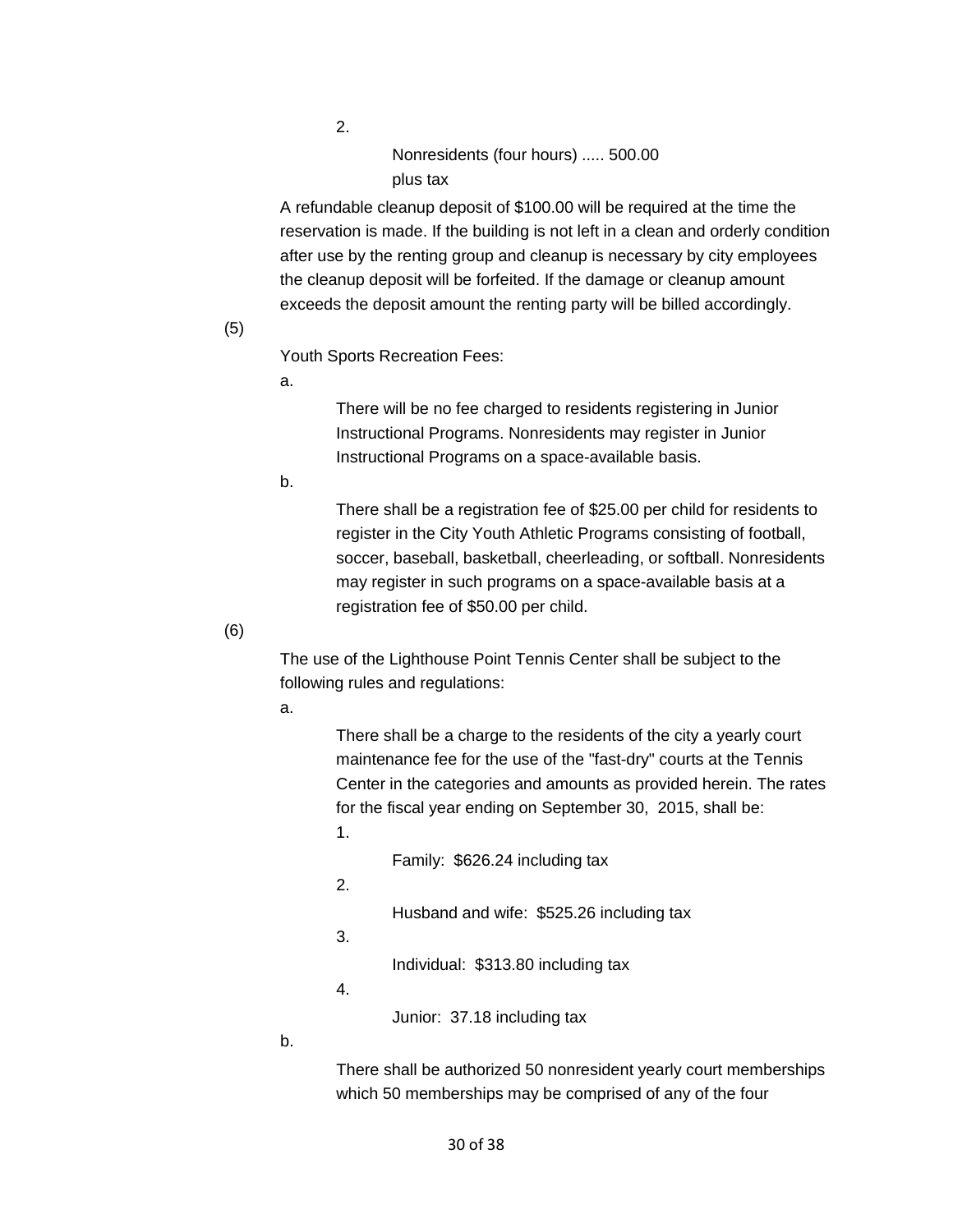categories, i.e., family, husband and wife, individual or junior. (A husband and wife membership is counted as one membership. A family is counted as one membership.) The yearly fee charged for nonresident membership shall be as provided herein. The rates for the fiscal year ending on September 30, 2015, shall be:

- 1.
- Family: 1090.10 including tax
- 2.

Husband and wife: 916.14 including tax

3.

Individual: \$545.75 including tax

4.

Junior: \$67.06 including tax

c.

Upon the payment of the yearly court maintenance fee established herein, the records of the recreation department, through the Lighthouse Point Tennis Center, shall be adjusted to reflect the person or persons for whom the fee is applicable and the commencement and expiration date of such party's yearly court maintenance fee.

d.

Any resident desiring to use facilities at the Tennis Center who has not paid a yearly court maintenance fee may do so upon payment of a daily charge. The daily charge for the fiscal year ending September 30, 2015, shall be \$8.00, tax included, for each resident 19 years or above. The daily charge for each junior for the fiscal year ending September 30, 2015, shall be \$2.00.

e.

 the fiscal year ending September 30, 2015, shall be \$4.00, tax Nonresidents may use the facilities at the Tennis Center, but use shall be limited to twice per month and there shall be daily charge of \$12.00, tax included. The daily charge for each nonresident junior for included.

f.

Individual nonresidents, 19 years of age or older, who are members of the immediate family of a city resident (i.e., son or daughter, natural or adopted) may have a yearly membership at a charge as provided herein. The rates for the fiscal year ending on September 30, 2015, shall be \$313.80, tax included.

g.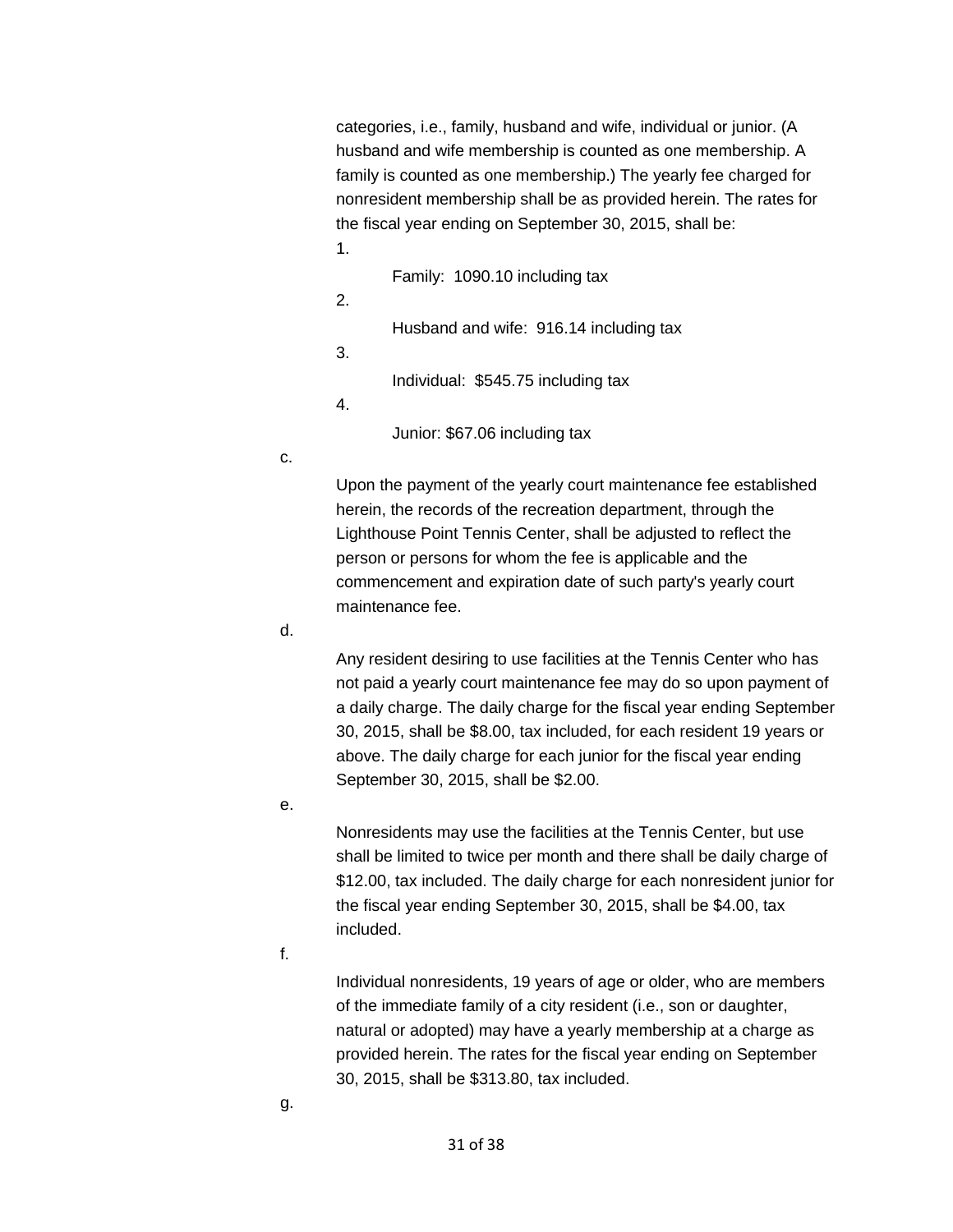Index for the month of July in each year, with the adjusted rate to be All fees for the Lighthouse Point Tennis Center shall be automatically increased by a percentage amount equal to the Consumer Price effective October 1 of each year.

h.

*(Res. No. 995, 8-26-1997; Res. No. 1033, 7-28-1998; Res. No. 1135, § 2, 11-28-2000; Res. No. 2001- 1185, § 1, 11-27-2001; Ord. No. 2008-1618, § 2, 3-25-2008)* 

#### **SECONDHAND GOODS**

*[Section 70-34](https://library.municode.com/HTML/11166/level3/PTIICICO_CH70SEGO_ARTIIGASA.html#PTIICICO_CH70SEGO_ARTIIGASA_S70-34APFE)* Garage sale license fee.

Fee for garage sale license .....5.00

#### **SOLID WASTE**

*Monthly solid waste collection fees.* 

 trash and recyclable materials are established annually by resolution for Pursuant to the provisions of Ordinance No. 666 the monthly fees to be paid by the owners and/or occupants of all properties for the collection of residential garbage,

1—4 units (each unit) .....

5+ units (each unit) .....

The monthly fees to be paid by commercial properties are established annually by resolution for:

Containerized solid waste collection service (commercial and condominium)

"Compacted" containerized solid waste collection service

Can commercial solid waste collection service

*Editor's note—* 

It should be noted that the proposed rate table structures referenced above, are on file and available for inspection in the office of the city clerk.

When a bill is 90 days delinquent, a Notice will be sent notifying the property owner that if the delinquent amount is not paid within 15 calendar days, a lien will be filed against the property in the delinquent amount owed plus a late fee in the amount of \$25.00 and interest in the amount of 18 percent per annum or highest rate of interest permitted by law, accruing from the original payment due date of the bill, plus the costs of city in the preparation and recording of lien in the public records.

*(Res. No. 994, 8-28-1997; Res. No. 1036, 8-25-1998; Res. No. 1124, § 1, 8-22-2000; Res. No. 1188, §§ 1—3, 9-24-2001; Res. No. 2003-1315, §§ 1, 2, 9-11-2003; Res. No. 2007-1587, §§ 1, 2, 9-11-2007; Res. No. 2010-1767, § 1, 9-13-2010; Res. No. 2011-1819, § 2, 9-14-2011)* 

32 of 38